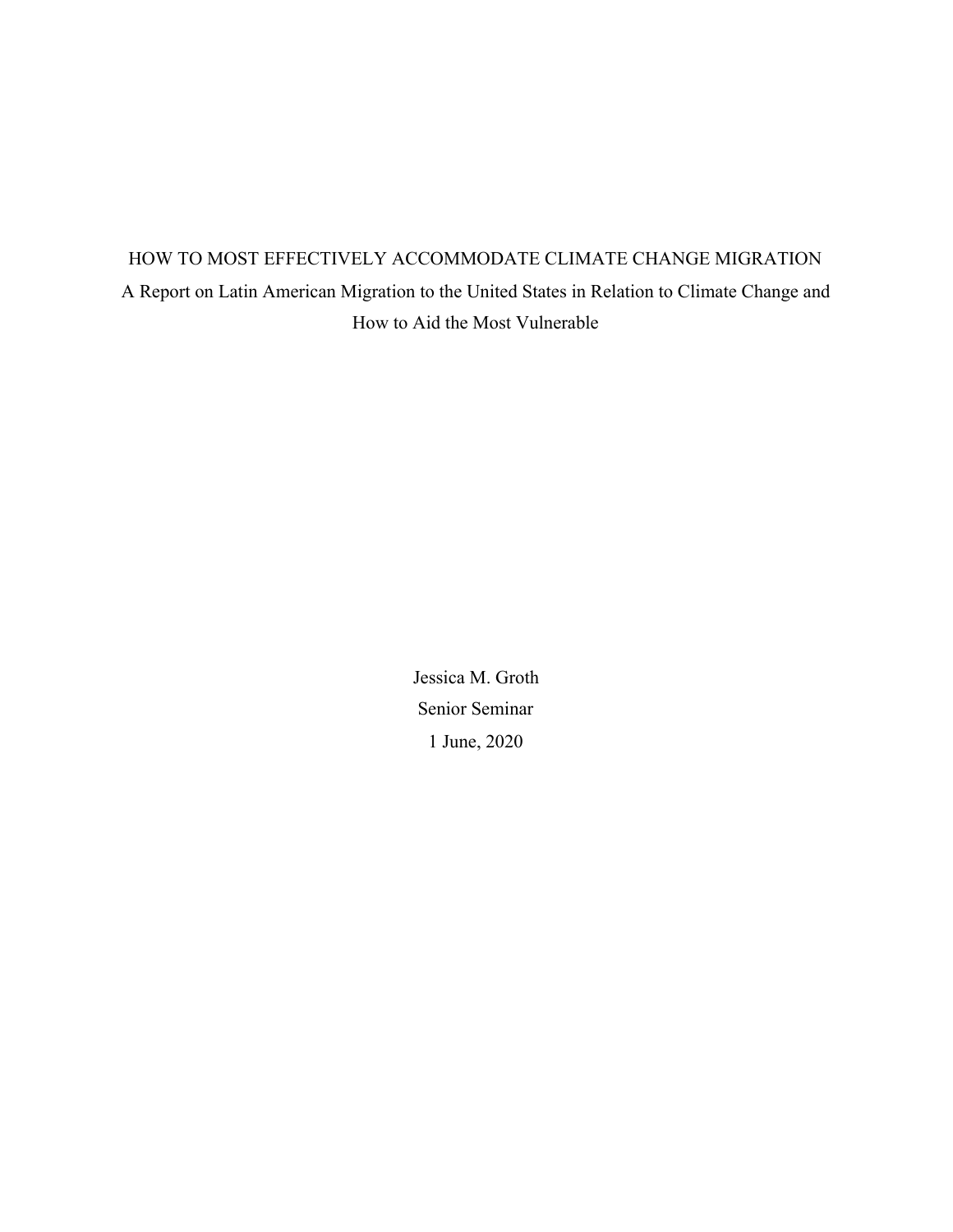### **Abstract**

The relationship between the United States and its Latin American neighbors has always been complicated, especially when it comes to migration between the two, especially as of the past few decades. However, a new problem presents itself in an obstacle humanity has not yet had to face on such a scale: climate change. Amongst divided political directions on what to do with climate change within itself, the United States also must prepare for a blending of two of its growing problems, in the new term of "climate migration". This paper explores the exact definition of climate migration, the reason behind it in Latin America, world context for the term, predictions for how it will affect the United States, and finally how to best navigate it as the United States.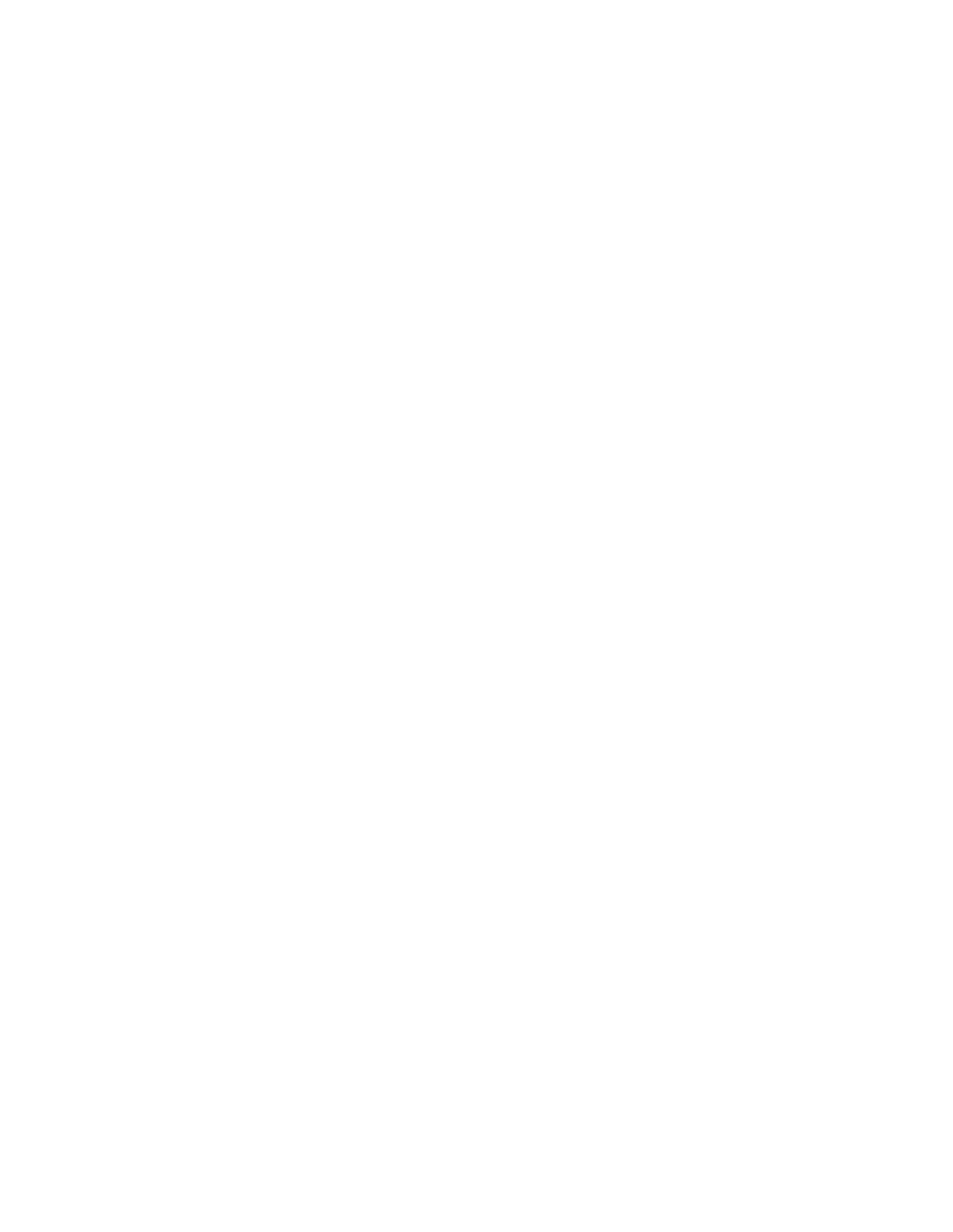## **Introduction**

An existential problem looms over the horizon, and it has no intentions of being fair: climate change. Despite being caused by the faults of a few states, it is a threat to the stability of the world as it is known today. If not handled correctly, death, poverty, disease, mass migration, and general upheaval will occur in many parts of the world. Particularly, the global south is most vulnerable to the disasters climate change is to bring. Whereas the wealthy have the ability to pay for things such as relocation, air conditioning, or simply have the ability to compete with rising prices for necessities like water or food, the rest of the world will struggle when those resources become harder to find due to the changes in climate. When people lose their ability to survive in their home, the natural reaction is to move elsewhere, and in a political climate where immigration is a highly debated issue, the incoming groups of climate migrants will place new pressures on world governments not seen before. This paper will explore the effects climate change will have on migration, as well as how to best ensure the wellbeing of those migrants looking at the issue through humanitarian and security lenses.

#### **Important Terms and Ideas When Speaking About Climate Migration**

Some of the big ideas in this paper could be foreign concepts to some, so it is crucial in this conversation to have a baseline understanding of some terms. To begin, climate change, as referenced in this paper, will mean the shift in worldwide climate patterns. Climate change is different than global warming, because according to NASA, "Global warming is the long-term heating of Earth's climate system observed since the pre-industrial period (between 1850 and 1900) due to human activities, primarily fossil fuel burning, which increases heat-trapping greenhouse gas levels in Earth's atmosphere" (Overview: Weather, Global Warming and Climate Change 2019). However, it defines climate change as "a long-term change in the average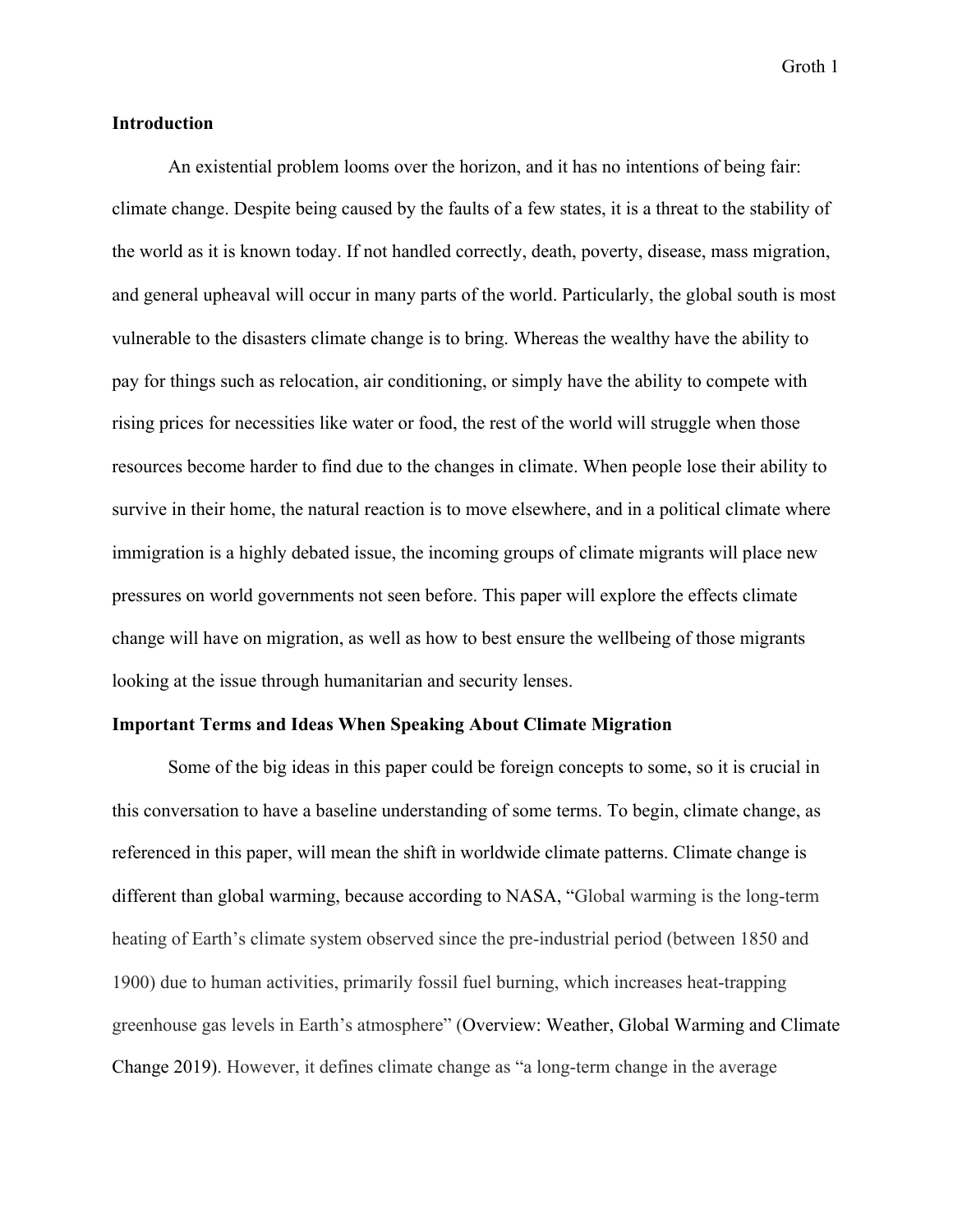weather patterns that have come to define Earth's local, regional and global climates. These changes have a broad range of observed effects that are synonymous with the term" (Overview: Weather, Global Warming and Climate Change 2019). This paper will be using the term "climate change" because it is a more inclusive term, opening the argument to a wider variety of analyses.

Now, this is related to climate migration directly, and because it is one of the main focuses of this paper it is crucial that it is properly understood. Climate migration in this paper will be defined simply as migration driven by climate change and its effects. The reasons why this paper will use the term 'climate migration' instead of 'climate refugees' are as stated in a United Nations Sustainable Development article: the status of refugee may drive certain states to reject the rights and humanity of climate migrants, especially the poorer climate migrants who may not be able to prove climate as a claim to refugee status, the inclusion of a somewhat new refugee term may weaken the title of refugee to certain states that may not recognize climate as a sufficient reason, and migration status allows for previous migration steps to provide a clearer framework for how to provide for people that is more structured than that of a refugee status. It could provide easier access to things like humanitarian visas, temporary protection, authorization to stay, regional and bilateral free movements agreements, and more (Ionesco 2019). Unprecedented numbers of people will be arriving in new countries in the next several decades, but "Despite predictions of such startling magnitude, there is no legal framework for climate refugees. Not in international law, not in the laws of specific countries" (Miller 2017). Thus, using frameworks and language around climate migrants instead would be more helpful. Migration is a much more established and solidified idea. Especially with rising global xenophobia and extreme policy debate towards refugees, using the term 'climate migration' can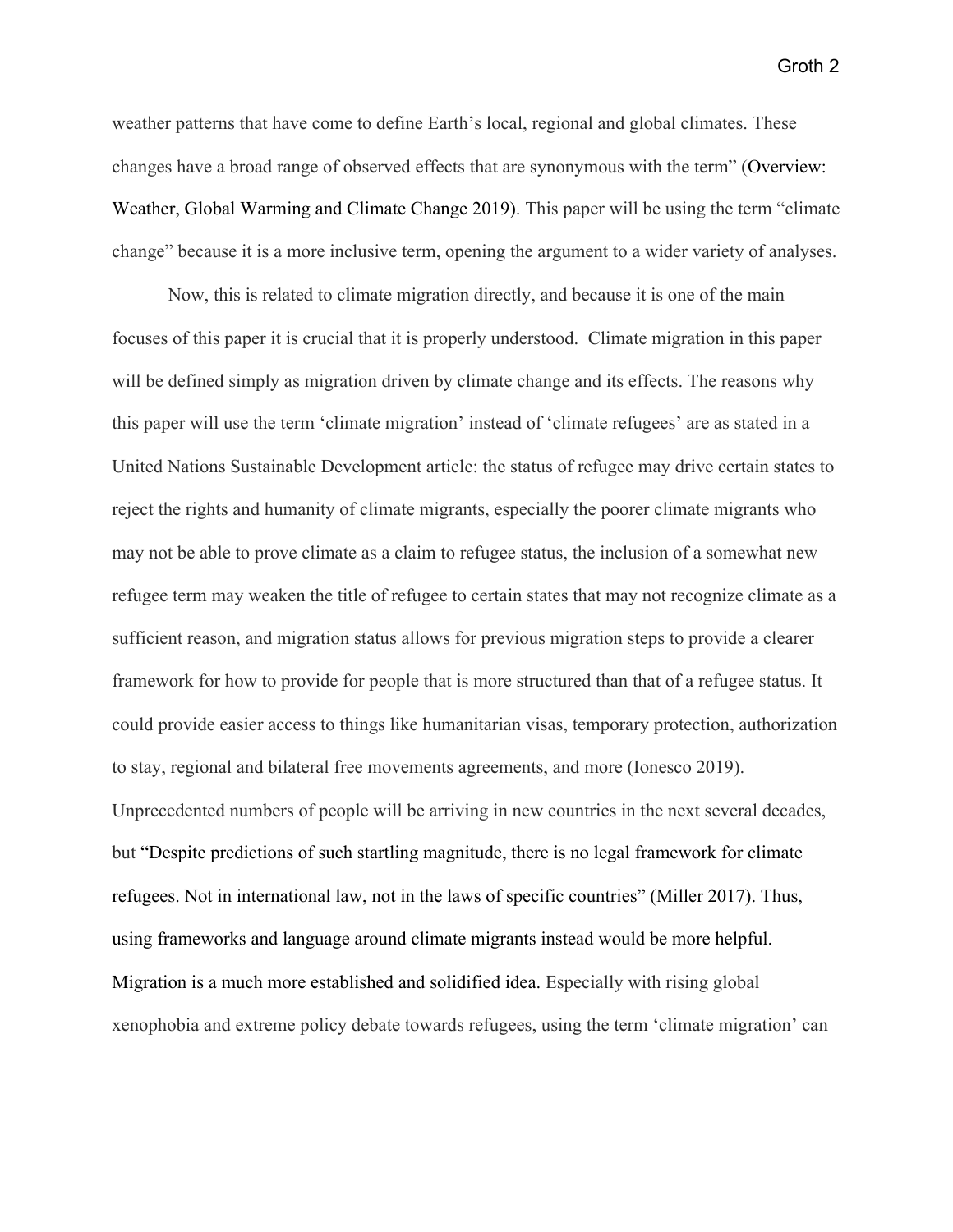help those forced out of their homes by climate change more than 'climate refugee' status by softening the increasingly negative association worldwide.

#### **Climate Change: What Is It Exactly?**

Climate change is based on established science, and is a globally recognized problem. To start explaining, it is important to address climate forcings. Climate forcings are "The factors that influence the global climate system" (Richardson 2014). A variety of climate forcings have been observed to be changing within the past few decades as a result of human intervention. A big factor is emissions, emitted largely by industrialization and the use of fossil fuels. What happens when emissions are released is "A part of the sun's energy reaching the Earth is radiated back into the atmosphere in the form of infrared (IR) radiation (heat). Greenhouse gases absorb this radiation and the process results in heat retention in the atmosphere" (Richardson 2014). This is called the "greenhouse effect", and is commonly used in climate change discussion. Carbon dioxide is a greenhouse gas often blamed for the heating of the Earth, and "carbon dioxide from human activity is increasing more than 250 times faster than it did from natural sources after the last Ice Age"(Climate Change Evidence: How Do We Know? 2020). This is a clear indicator of human causation, because industrialization and increased human activity started not too long ago. This heating is important because "most of it is extremely likely (greater than 95% probability) to be the result of human activity since the mid-20th century and proceeding at a rate that is unprecedented over decades to millennia"(Climate Change Evidence: How Do We Know? 2020). Along with greenhouse effect discussion comes the idea of a limit in terms of what the Earth can or can not support. Ideas of limiting emissions and production in favor of lessening strain on the planet are consistently debated, and the idea of carrying capacity was introduced. Carrying capacity is commonly used in studying ecosystems and is a maximum number of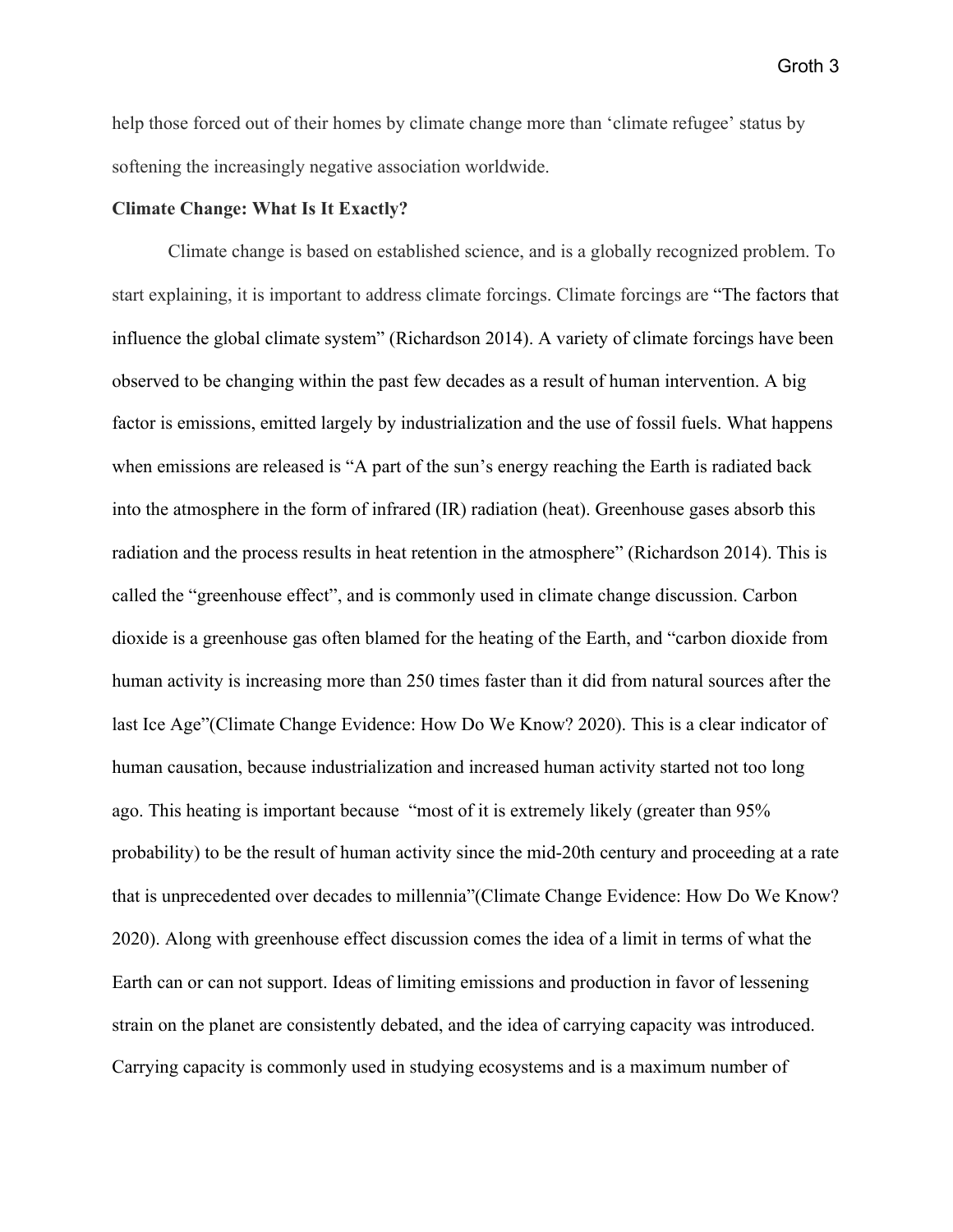organisms an ecosystem can support before organisms start dying off due to resource strain. With carrying capacity in relation to the Earth, "If there are no limits, then we can populate, grow, and consume at will. For several centuries it had seemed that unconstrained economic growth was the natural order of things, and so social survival in finite systems was simply not conceptualized" (Dryzek 1997). So, the idea of finite resources in regards to human survival on Earth is a fairly new concept. Even the idea of climate change is still new, and because of this credibility for climate migration may be hard to solidify everywhere. In some areas of the world, climate change is still a barely formed idea, so accountability is hard to form. There is no overarching centralized authority to hold states accountable, because "Decentralized systems have no cohesive leadership directing them: examples include markets, liberal democratic political systems, and the international system. In such systems there is no incentive to care about collective goods like environmental quality or long-term human wellbeing" (Dryzek 1997). This falls in line with the idea of the tragedy of the commons, which is an idea that private interest will always trump the collective good, so anything collective does not really last. This lines up with the greenhouse effect, because states will continue to produce emissions and ruin the collective good of a functional planet, unless there is an incentive to not do so. Incentive to make eco friendly changes must be provided by a larger figure, because "individual adaptation actions are not autonomous: they are constrained by institutional processes such as regulatory structures, property rights and social norms associated with rules in use" (Adger, Arnell, and Tompkins 2004). In order to avoid tragedy of the commons, a larger role must be given to an overarching entity. Such actions will be further discussed farther down along this paper.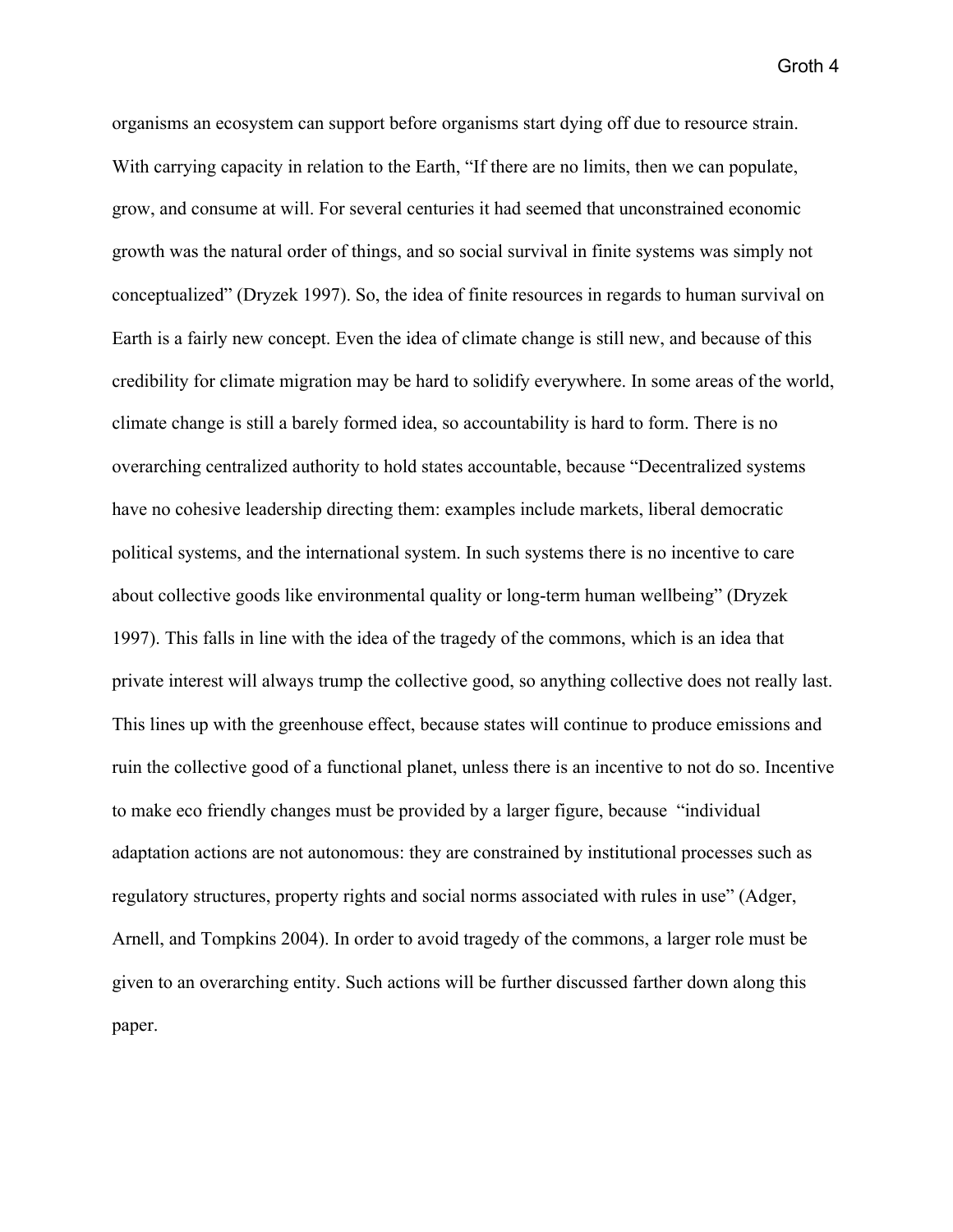Climate change brings a host of problems, most notably and well known being the general heating of the earth. For example, "By 2070, the kind of extremely hot zones, like in the Sahara, that now cover less than 1 percent of the earth's land surface could cover nearly a fifth of the land, potentially placing one of every three people alive outside the climate niche where humans have thrived for thousands of years" (Lustgarten 2019a). This kind of giant shift in climate will warrant a migration of people just as drastic. Old homes and customs will be uprooted in the name of survival. Additionally, "Ecosystems are likely to be pushed increasingly into alternate states with the possible breakdown/ of traditional species relationships, such as pollinator/plant and predator/prey interactions, adding additional stresses and potential for system failures." (Backlund, Janetos, and Schimel 2009). The breakdown of existing ecosystems will require humans and animals to quickly think of new methods to live in them, and if that takes too long it may result in both human and animal suffering. If animals do not adapt to new ecosystems and relationships quick enough, they will go extinct and the ecosystem will never go back to what it once was. Another big issue that has risen along with climate change are natural disasters and floods, and "From 1990 to 2016, the number of natural disasters worldwide has more than doubled the total from the previous 89 years" (Schramek and Harmeling). The suffering caused by these increasingly common disasters can be seen in Hurricane Katrina and Harvey and the California fires in the United States, and Hurricane Maria and Dorian and the Haiti earthquakes in the Caribbean. As hurricanes and floods become more common, they present incredible danger to the human population because eleven of the fifteen largest cities in the world are on a coast(Emanuel 2012). If humanity is not careful, it may drown itself in both water and disease, because particularly in warmer climates water based disasters provide an ideal habitat for disease. In specific, "Heat stress, malaria, dengue, cholera, and other water-borne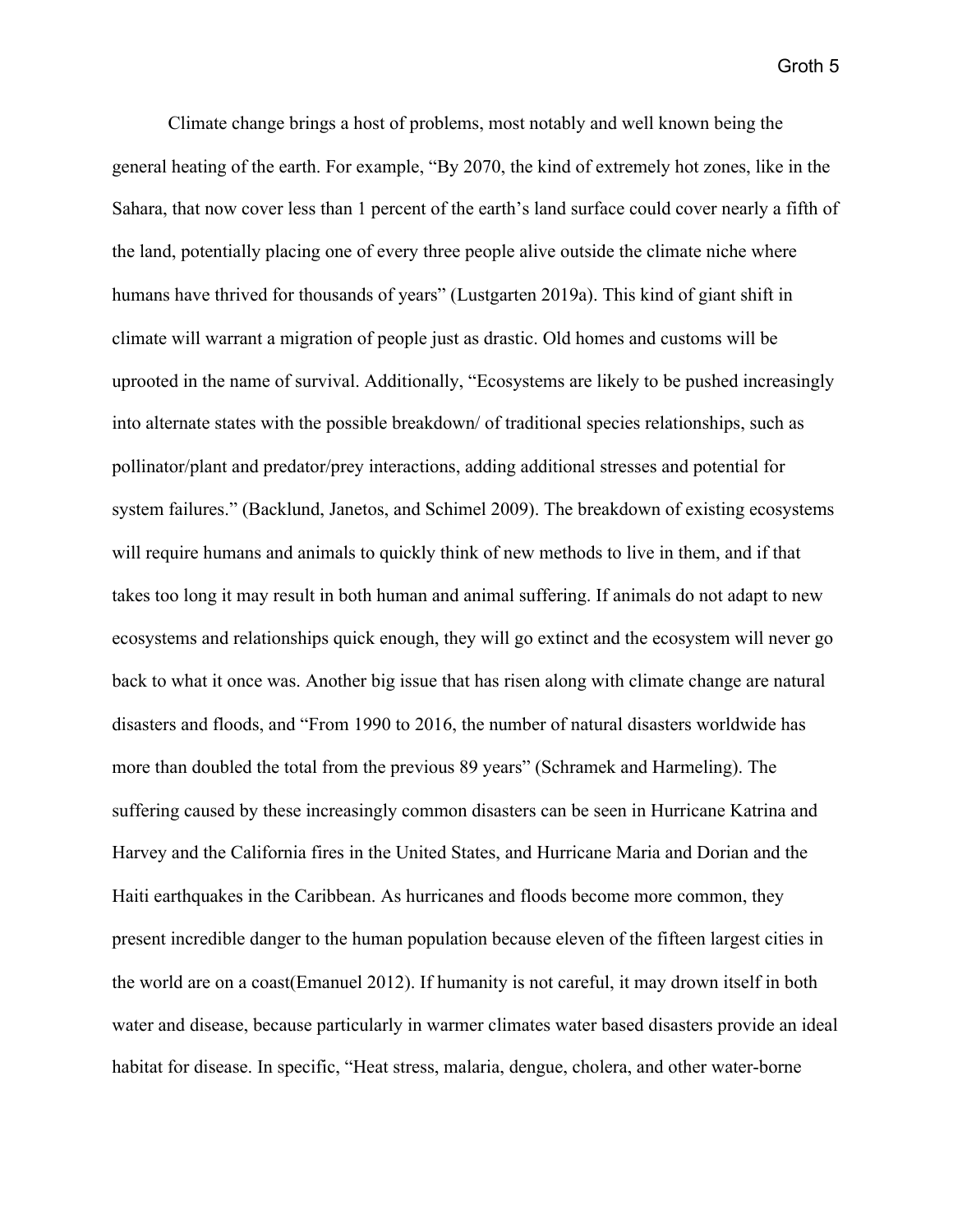diseases are areas of grave concern" (Edwards and Roberts 2015). In areas that will already be struggling with barrages of natural disasters, battles with multiple serious diseases may be the hidden danger amongst an era of unprecedented turmoil.

### **What Does Climate Change Have To Do With Migration in Latin America?**

Ties between an unbalanced climate and migrants can already be seen on the United States and Mexico border, because "Mexican migration to the United States pulsed upward during periods of drought and...by 2080, climate change there could drive 6.7 million more people toward the Southern U.S. border" (Lustgarten 2019a). Inevitably, the rich will be able to adapt with things like air conditioning or easily moving from one location to another, however people with no access to those things will be left with a hard choice: leave for somewhere else, or put themselves and their families in danger in an increasingly uninhabitable climate.

Climate change is an issue that could greatly shape the future of Latin America. Certain countries are making steps to be ecologically forward such as Costa Rica, but others lag behind, along with the rest of the world. Looking specifically at Central and South America, the already giant numbers of migrants heading North will increase as the earth warms and already hot locations become unbearable. People will begin to move up North in search of milder climate, and "The projected number of migrants arriving from Central America and Mexico rises to 1.5 million a year by 2050, from about 700,000 a year in 2025" (Lustgarten 2019a). This means that the border will be consistently seeing new prospective Americans, assuming that the United States is prepared to take in millions more people in thirty years time.

Another concerning thought about a movement of people that large is the drain of citizens from Latin American countries, leaving some behind to attempt to take over vacant positions. This can be troublesome if a country's best and most educated people leave, which is called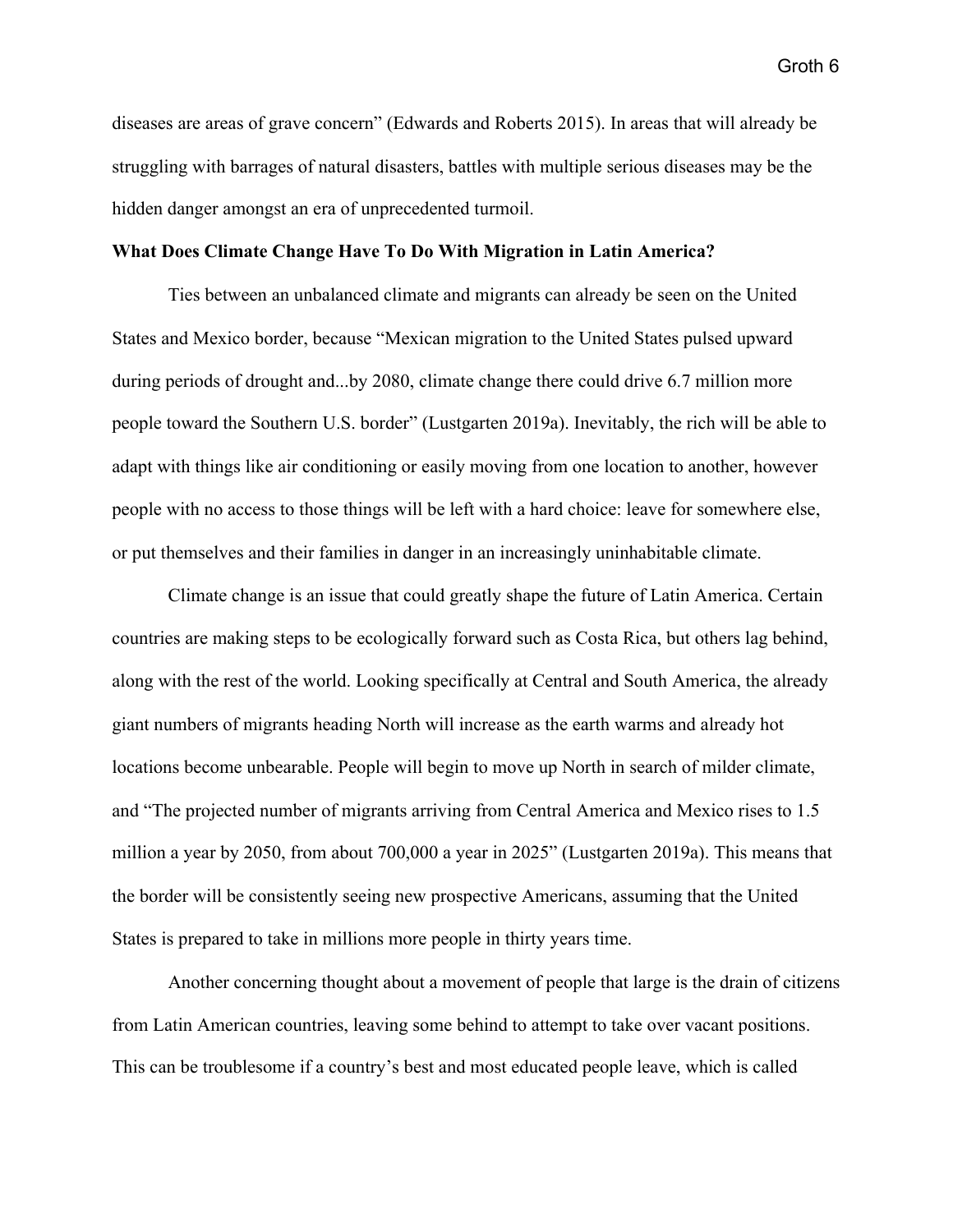brain drain. Former Guatemalan President Álvaro Colom called for help, saying "How many deaths do we have to report? How many bridges have to be destroyed ... and how many kilometers of roads ruined need to be reported before some parts of the [UN] Convention recognize that Guatemala is a developing country and highly vulnerable to the changes and variability of the climate?" (Edwards and Roberts 2015). Guatemala is similar to many other Latin American countries in that they will be more vulnerable to climate change, and may need the assistance of foreign governments. Governments that lack the ability to easily adapt will suffer more, and "According to the book *Power in a Warming World*, people who live in the 48 "least-developed countries" are five times more likely to die in a climate-related disaster than the rest of the world" (Miller 2017). While this is problematic for the obvious reason of unnecessary death, it will make other matters worse as well. More specifically, "Climate change can be a "threat multiplier," says Christina Chan, the director of the World Resources Institute's climate resilience practice"(Law 2019). This is true for any country, but in the Caribbean, islands are very vulnerable. On top of the risk of being swallowed by the ocean, "Haiti will also struggle because the population is dependent on agriculture, and rising sea levels mean that salt water may contaminate freshwater" (Law 2019). Without freshwater sources, communities in Haiti, or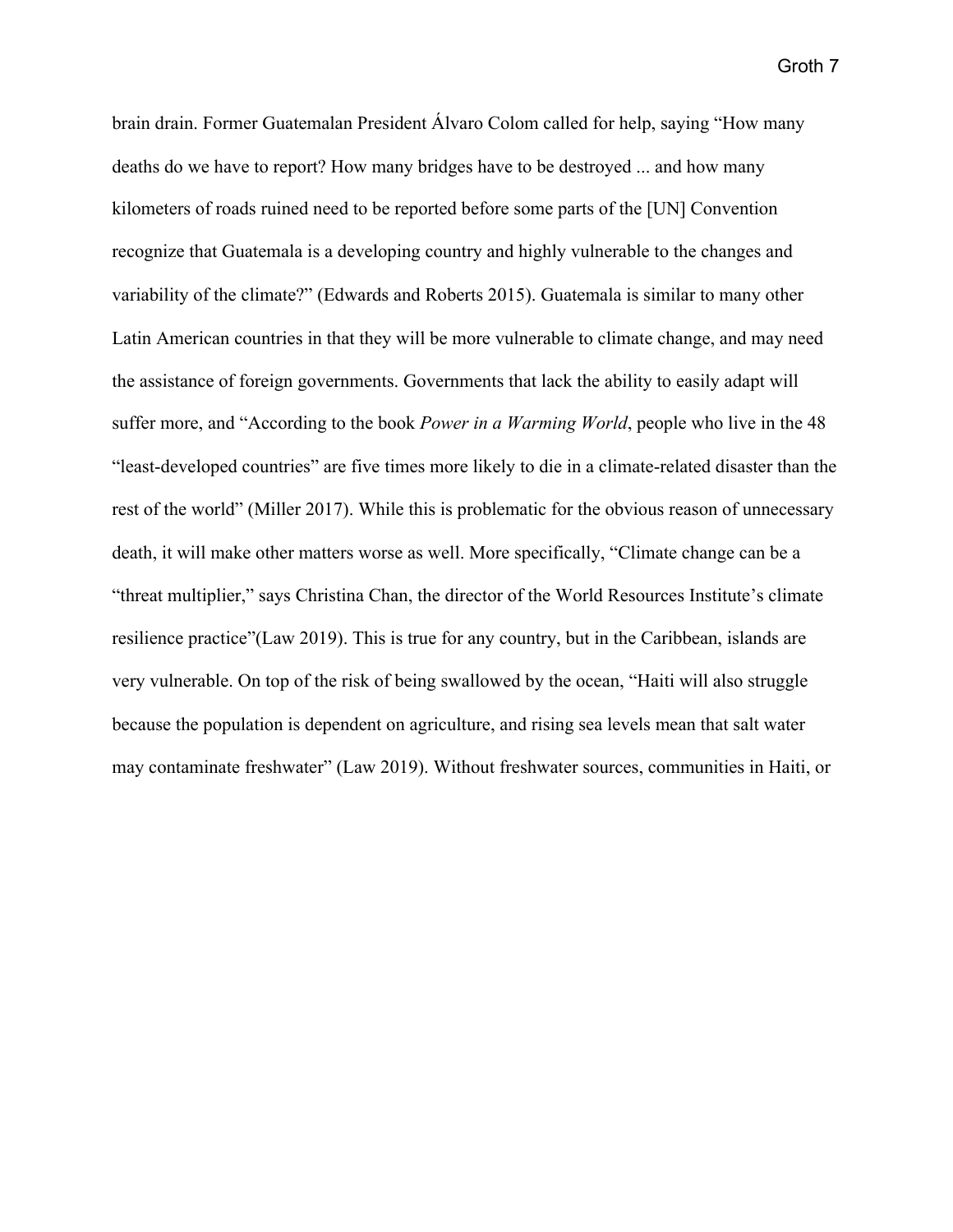any place for that matter, will crumble. As seen on the graph below, the Americas face grave changes ahead. Before analyzing the map, it is important to know that "First, fish and other aquatic products provide at least 20% of protein intake for a third of the world's population. This dependence is generally highest in developing countries. Second, small-scale fisheries are by far the most important for food security...Third, fisheries and aquaculture directly employ over 36 million people worldwide, 98% of them in



#### Climate, Environment, and Human Action



"Global and regional scale precipitation patterns associated with the El Niño/Southern Oscillation weather system.

Disturbance boundaries of fisheries are approximate" (McIntosh, Keesh, and Tainter 2000). developing countries" (Richardson 2014). Not only is fishing essential for food, but the industry employs and supports millions of people. The graph warns of fishery disturbances, meaning those ways of life are about to be flipped around, perhaps irreparably. It also warns of droughts, wildfires, mudslides, and flooding all in Latin America as well as the United States. It is based off of the El Niño drought, which was "made worse by climate change, is exacerbating food insecurity, a strong indication of the severe climate adaptation and disaster preparedness gap.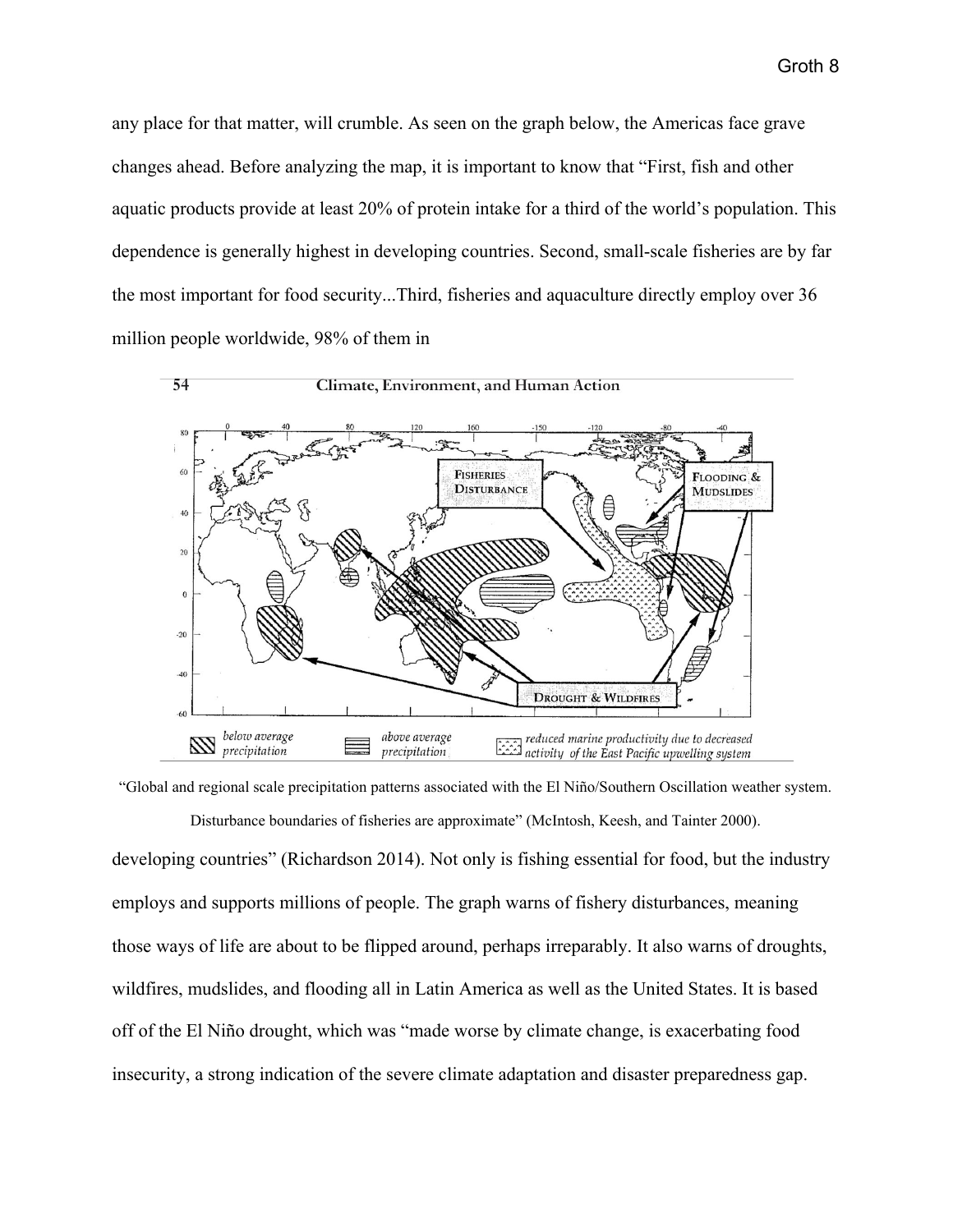Globally, the number of people who are displaced from their homes, many of them due to extreme weather events, is unprecedented. This situation is regarded as the biggest humanitarian crisis since the 2nd world war" (Schramek and Harmeling). Bridging the climate adaptation and disaster preparedness gap will be crucial in ensuring the safety of these areas, and if not done well enough people will suffer and migrate to survive.

| <b>DIFFERENCES</b><br><b>IN PROJECTED</b><br><b>IMPACTS</b>     | $\sqrt{1.5^{\circ}C}$                      | $2^{\circ}C$                                                         |
|-----------------------------------------------------------------|--------------------------------------------|----------------------------------------------------------------------|
| <b>SEA LEVEL RISE</b><br>(2100 relative to 2000)                | 440cm                                      | 450cm                                                                |
| <b>HEATWAVES</b>                                                | <b>UP TO 1.1 MONTHS</b>                    | <b>UP TO 1.5 MONTHS</b>                                              |
| <b>CORAL BLEACHING</b><br>(from 2030)                           | 90% AT RISK<br>Potential for<br>adaptation | <b>98% AT RISK</b><br>Near complete<br>degradation<br>of coral reefs |
| <b>FRESHWATER</b><br><b>AVAILABILITY</b><br>(in Mediterranean)* | $\blacktriangledown$ 9%                    | $\blacktriangledown$ 17%                                             |
| <b>WHEAT PRODUCTION</b><br>(in tropical regions)*               | $\blacktriangledown$ 9%                    | $\blacktriangledown 16%$                                             |
| <b>MAIZE PRODUCTION</b><br>(in tropical regions)*               | $\blacktriangledown$ 3%                    | ▼ 6%                                                                 |
| *relative to 1986-2005 levels                                   |                                            |                                                                      |

## (CARE Climate,Schramek and Harmeling)

In the graph above, more food insecurity is indicated for Latin America. Both wheat and maize production in tropical regions is predicted to take major damage, and paired with the fishery disruptions mentioned above, that is a severe change to the Latin American way of life and food chain. However, it is not just about having enough food to eat; "Agriculture and animal husbandry are also tuned to the present climate, so that comparatively small shifts in precipitation and temperature can exert considerable pressure on government and social systems whose failures to respond could lead to famine, disease, mass emigrations, and political instability" (Emanuel 2012). Food shortages not only kill people from starvation, but trigger a list of other irritants that could lead to even more death and suffering because of the pressures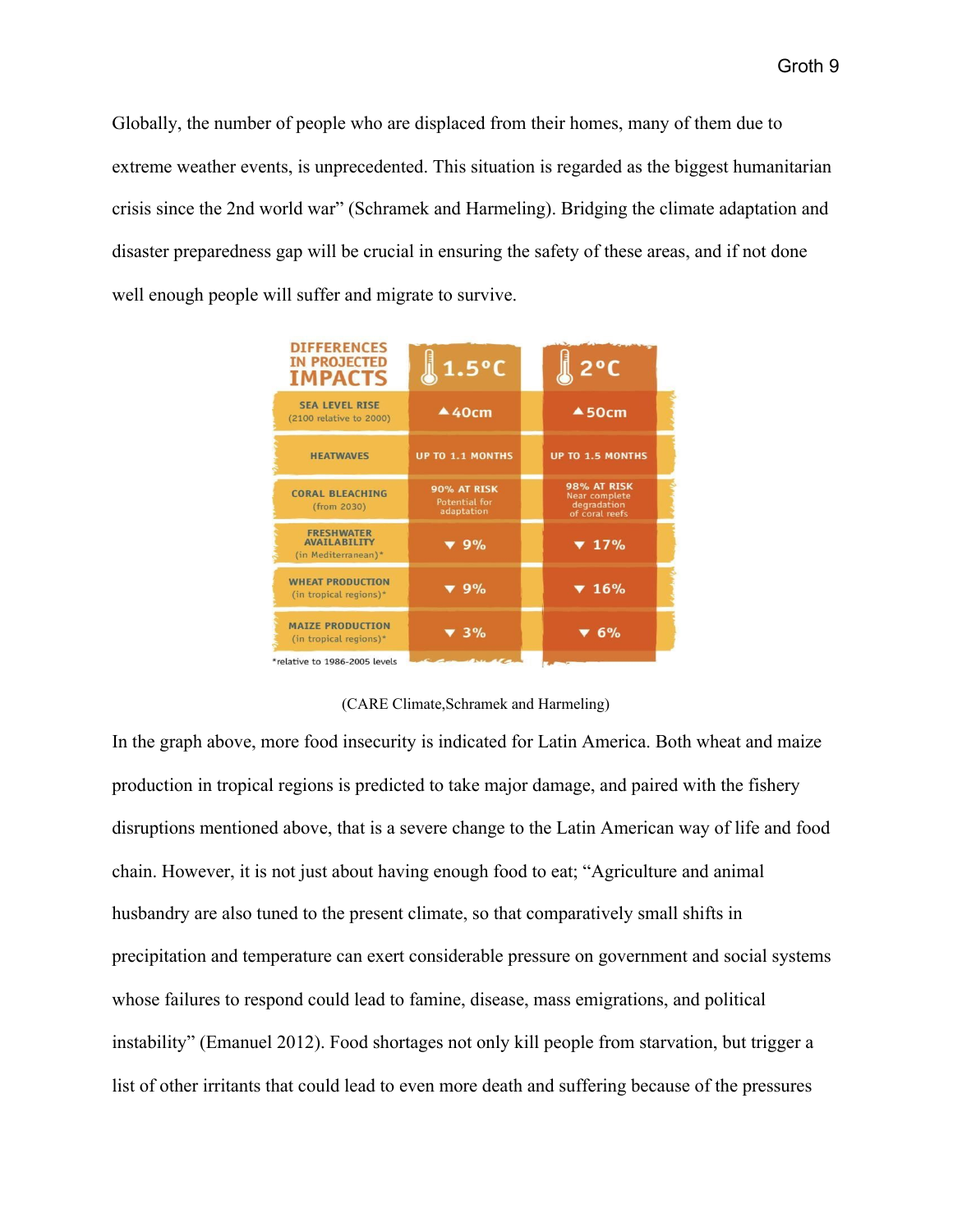they place on political and social institutions. In the Caribbean, the coral biome may collapse and sea levels will threaten islands, and in Central and South America the Andean ecosystems will warm, exposing the area to tropical diseases, and the Amazon will go through diebacks (Edwards and Roberts 2015). Not only does nature look bleak in that scenario, but the exposure of new diseases can lead to major problems as new disease needs new research, new immunities, and new treatments; and the process of getting there more often than not includes casualties.

To be more specific about the Andean glaciers, they "have shrunk by 30 to 50 percent since the 1970s. The glaciers are retreating at their fastest rate in the past three hundred years...Colombia expects to lose all its glaciers this century, and Peru projects that glaciers lower than five thousand meters above sea level may disappear between 2015 and 2020" (Edwards and Roberts 2015). Losing glaciers thousands of years old would be a huge loss for the planet, and would offset an entire ecosystem, as well as hurt the Andean region's power supply. Hydro power in the Andes "accounts for roughly 60 percent of the region's installed capacity and 70 percent of power generation" (Edwards and Roberts 2015). This source of power taken out would devastate the region and likely force it to search for alternative sources, and there is a chance the alternative source may not be as eco friendly. A shut down of the Andean hydropower system has happened before, when "In 2009, during Ecuador's worst drought in decades, water levels at the Paute River Dam, the Andean nation's largest, were extremely low. The government was forced to declare a state of electrical emergency nationwide and implement daily rationing of electricity, which led to blackouts for hours at a time" (Edwards and Roberts 2015). Not only will the region suffer ecologically, but it will suffer economically as well should those glaciers melt. The Americas will be overrun with climate issues if things continue, and it is only a matter of adaptation and avoidance for many.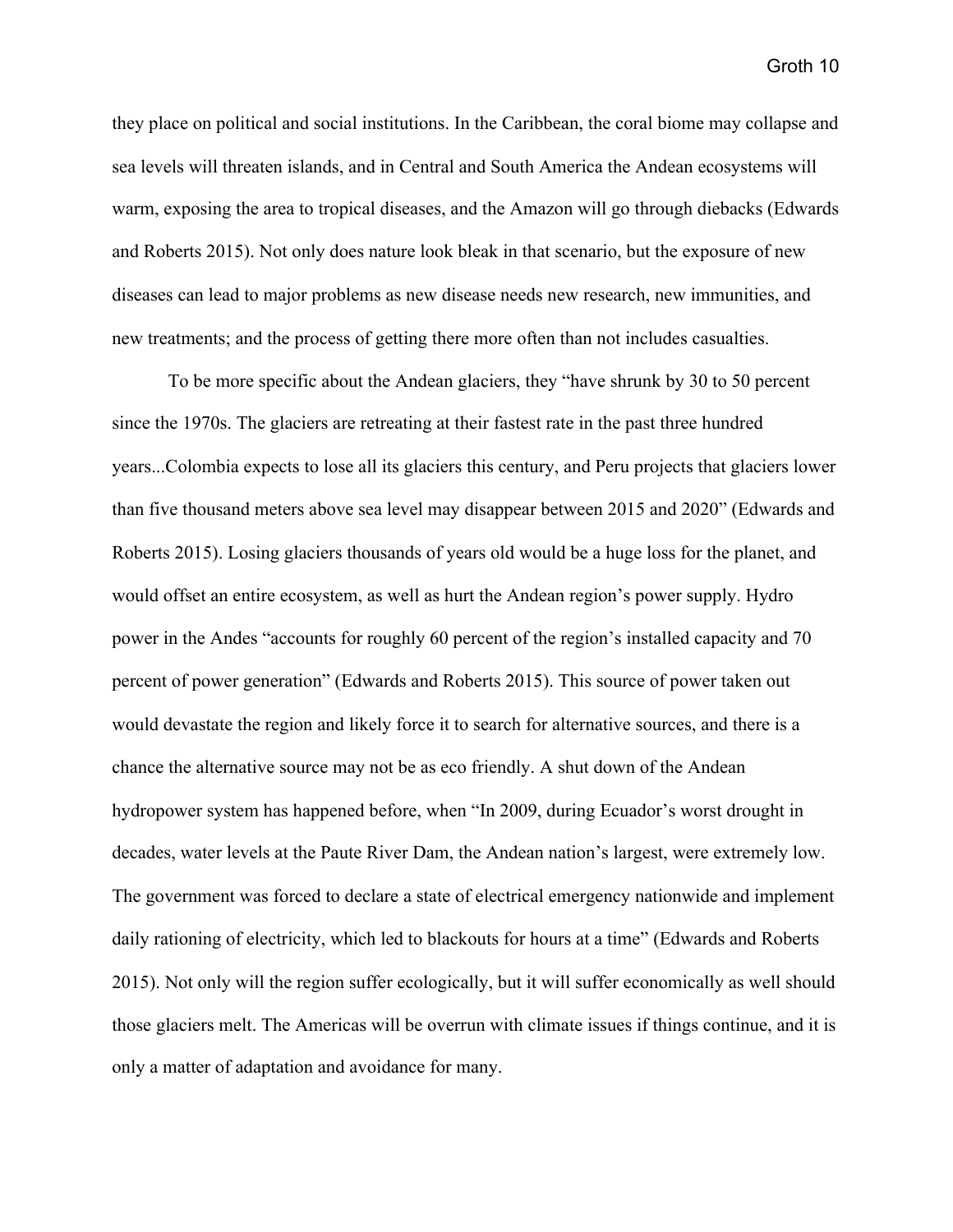Discussion of climate change affecting Latin America would not be complete without addressing the hundreds of indigenous groups that live there. Latin America has a total of 644 indigenous groups, with 62% of Bolivia's population being indigenous and 60% of Guatemala's population being indigenous (Kronik and Verner 2010). Their ability to adapt to climate change is very different, because they often live a very different style of life. Sadly,

"Indigenous peoples' capacity to adapt to climate change events has often already been stretched to the limit. Because environmental changes are happening so fast, indigenous communities find it difficult to adapt in a culturally sustainable manner. Not only is their livelihood threatened, but so is their cultural integrity. Social and cultural cohesion is vital to their survival as indigenous people, and rising concerns about food insecurity and poor health prompt the younger generation and even whole families to pursue new adaptation measures such as temporary and permanent migration, adoption of modern agricultural methods, and income generation from new sources such as tourism" (Kronik and Verner 2010).

The loss of faith in indigenous ways of living contribute to the already dwindling numbers of native communities and customs, and these cultures may be lost and in danger if climate change is not taken care of. Many indigenous groups are threatened by the idea of climate change and have harsher feelings towards their neighbors, as well as vice versa. Along the Mexico-United States border, "the indigenous Zapatistas of Chiapas, Mexico, wrote that "Borders are no longer just lines drawn on maps and customs checkpoints, but walls of armies and police, of cement and brick, of laws and persecution. In the world above, the hunting of human beings increases and is celebrated with clandestine competitions: whoever expels, incarcerates, confines, and murders the most win""(Miller 2017). Tension with indigenous groups should matter because their identities deserve to be preserved, and they make up such a large part of Latin America's population and culture. Not only that, but "Climate change affects them in different ways, and it is important to consider these differences. For rural indigenous people across the LAC region,...findings show that increased water scarcity, rising mean temperatures, and disturbances in seasonal rhythms are affecting the viability of crop and livestock production and the availability of food foraged from the wild. Often the effects of climate change result in food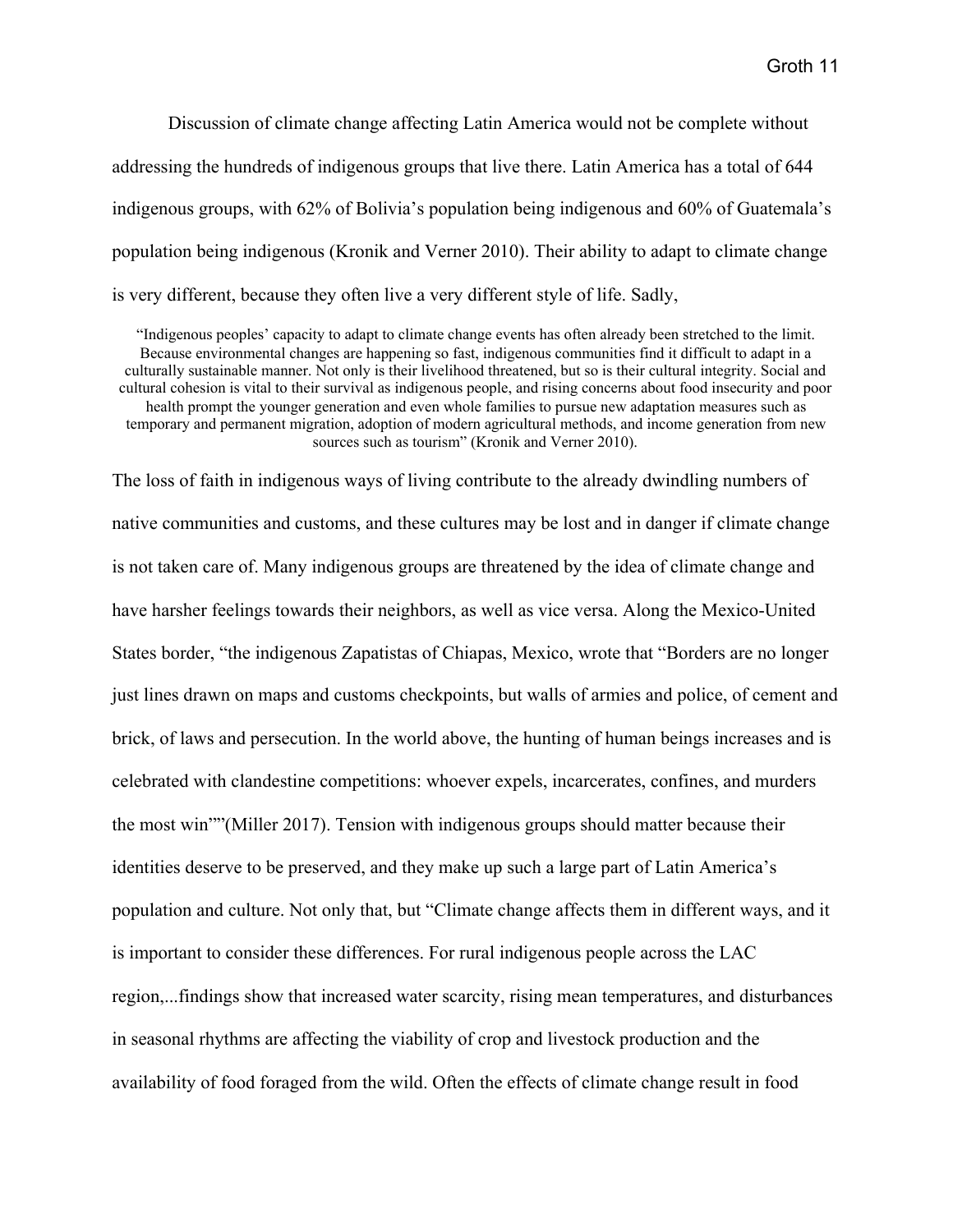insecurity and poor health, as well as erosion of confidence in the solutions provided by traditional cultural institutions and authorities" (Kronik and Verner 2010). Climate change has an increased effect on indigenous communities, who place extraordinary value on the natural world and depend on it heavily to survive; both physically and culturally.

### **What About the Rest of the World?**

Climate migration is a complicated topic, and to get a beginner's grasp on the topic before going into detail about how it relates to world politics it helps to look at the issue from a specific, familiar lens. In the United States, climate migration is already well on its way. In California, sea levels threaten coastlines and fires rip through homes, driving many to relocate. In the future, it will only get worse, as "At least 28 million Americans are likely to face megafires like the ones we are now seeing in California, in places like Texas and Florida and Georgia"(Lustgarten 2019b). In other regions of the United States, "The West and Southwest are likely to become drier, while the eastern United States is likely to experience increased rainfall. Heat waves are very likely to be hotter, longer, and more frequent, and heavy rain is more likely to become more frequent" (Backlund, Janetos, and Schimel 2009). In addition to changes in normal, every day weather and climate, the United States will also fall victim to rising sea levels. So much so, that "According to the United States Geological Survey, Louisiana lost 1,900 square miles of land between 1932 and 2000- the equivalent, as journalist Brett Anderson describes it, "of the entire state of Delaware dropping into the Gulf of Mexico." If trends continue, by 2064 rising water will take from Louisiana another landmass larger than Rhode Island." (Miller 2017). Just like the rest of the world, the United States faces losses in coastal communities unlike anything seen before. This upset in the usual climate will very likely make certain areas close to unlivable, or at least unpleasant enough for people to leave. However, the role of the United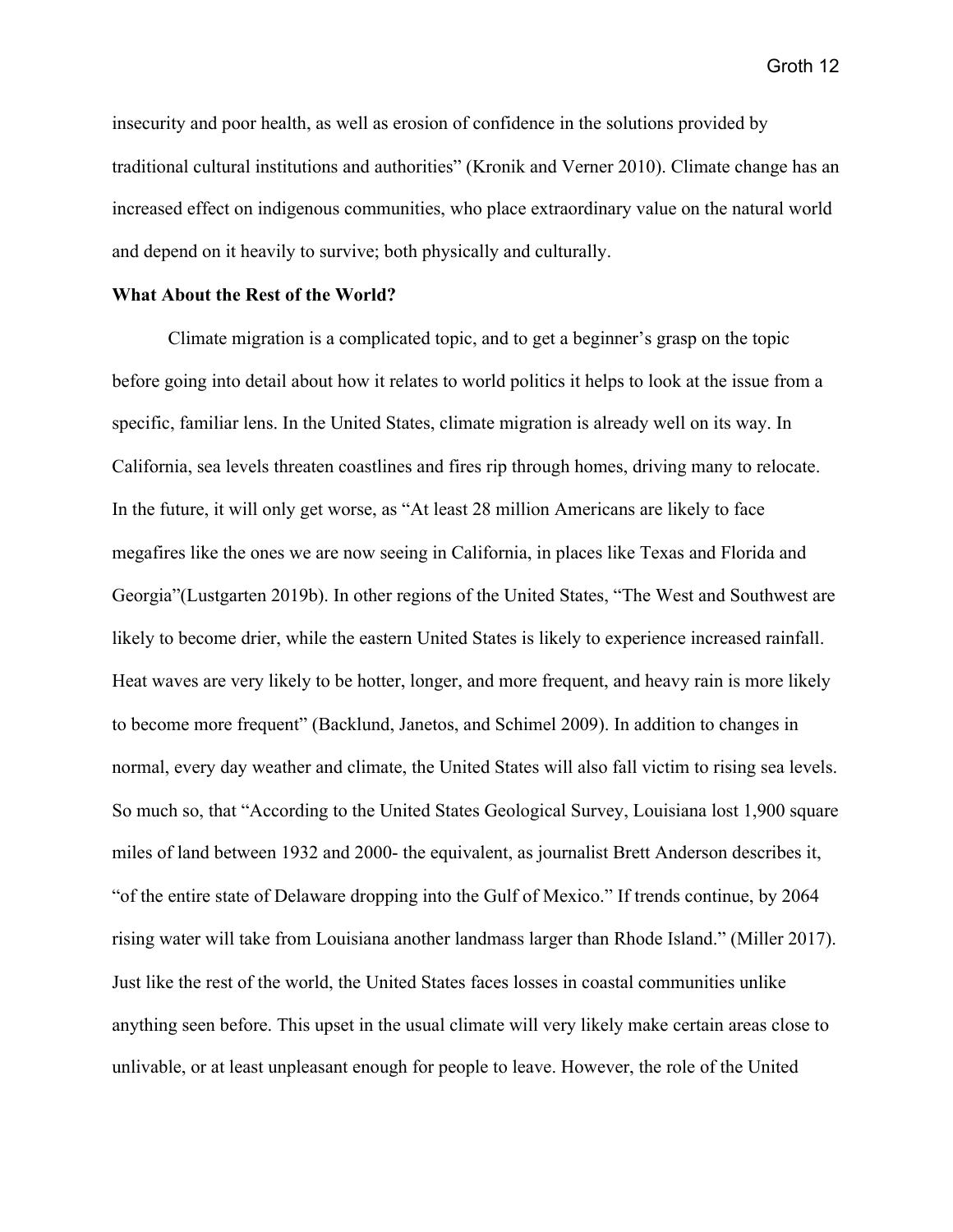States in the global issue of climate change will likely be offensive as well as defensive: "In a 2003 report commissioned by the Pentagon called *An Abrupt Climate Change Scenario and Its Implications for United States National Security*, authors Peter Schwartz and Doug Randall assess what they call the "unthinkable." In a world afflicted with climate cataclysms:

"The United States and Australia are likely to build defensive fortresses around their countries because they have the resources and reserves to achieve self-sufficiency. With diverse growing climates, wealth, technology, and abundant resources, the United States could likely survive shortened growing cycles and harsh weather conditions without catastrophic losses"" (Miller 2017).

This statement has been accurate thus far for the United States, where militarization of the border has quickly found its place in the mind of the average American voter and fear mongering is a common political tactic as the unknown effects of large groups of foreigners is consistently dangled in front of their faces.

Additionally, other areas of the world like Southeast Asia have been struggling with climate change. This area has already been hit hard, triggering deadly tropical storms, drought and flooding in some areas. The World Bank claims eight million people have migrated from there to the Middle East, Europe, and North America (Lustgarten 2019a). With immigration already being a highly contested subject in American politics today, climate migrants in those numbers will inevitably stir more dangerous anti-immigrant sentiment and pose a security risk, as well as the humanitarian risk of how to properly take care of climate migrants and ensure their safety. Much of the world is susceptible to climate change driving people out of their homes, because "According to a United Nations report, most contemporary famines result from armed conflict and are worsened by natural disasters" (Law 2019). Such areas are spread out throughout the world, including Yemen. There, "civil war broke out in Yemen in 2015...hundreds of thousands of people have been killed directly as a result of the conflict, but also due to the subsequent famine, poor sanitation and a lack of clean water, according to the United Nations"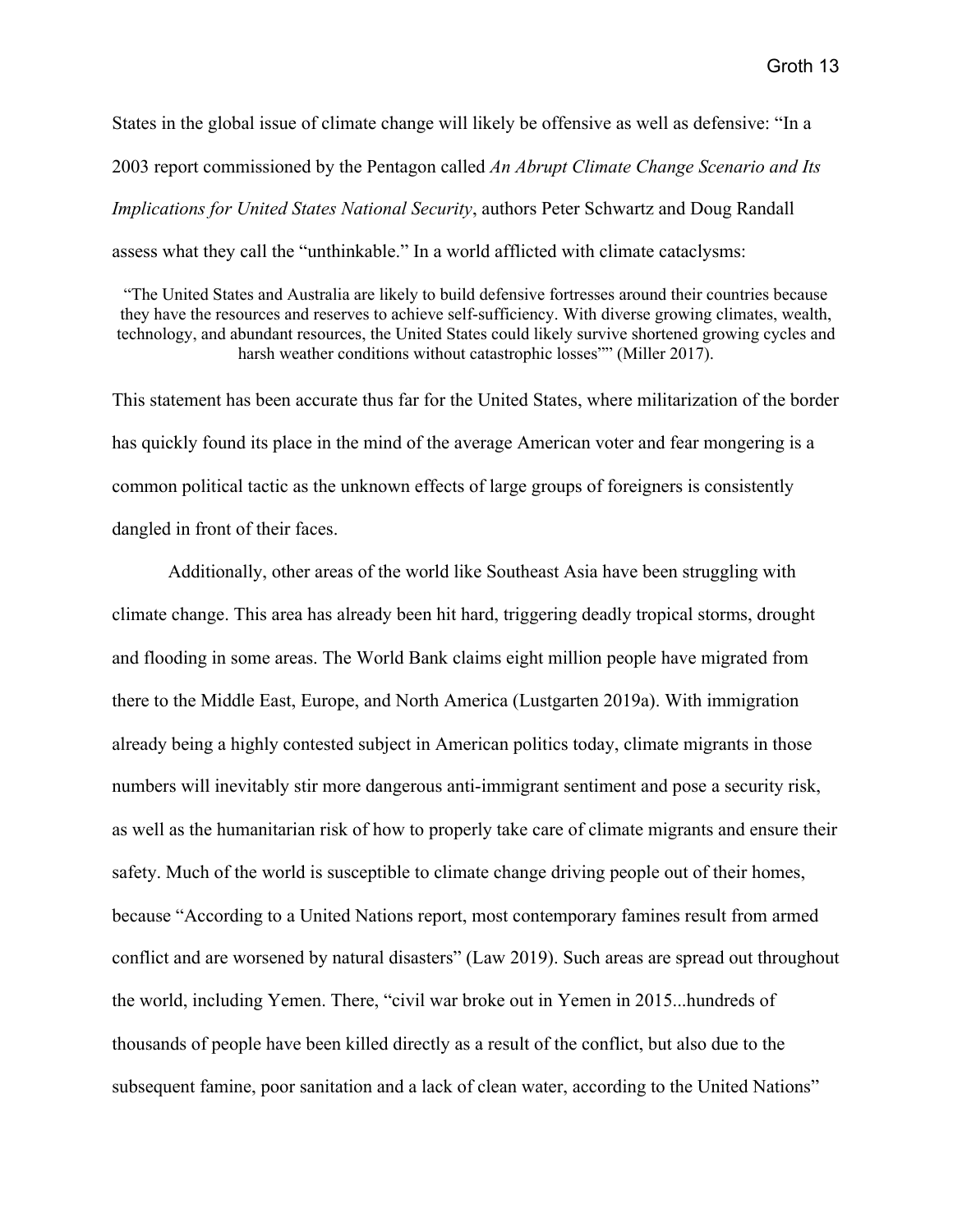(Law 2019). Climate migration will hit every area of the world, triggering global responses from each state bound to be touched by mass movement of people. Especially in coastal areas, sea level rise threatens many. Staggeringly, "One-third of the world's population lives near a coast. Looking specifically at low-elevation areas most vulnerable to rising seas, that means close to 700 million people are at risk" (Miller 2017). Climate change will leave no region unscathed with numbers like that, and with those predictions it is necessary for countries with large migrant populations to prepare for more. This will be no easy task, as many world powers are turning their backs on migrants.

#### **Why Migrate?**

In reality, large numbers of people are migrating to other countries for good reason. It is a simple idea that if an area is no longer sustainable that people will move, "And while many displaced people will try to stay close to home, approximately 244 million people currently live outside their country of birth, up from 80 million in the 1980s (and a 41 percent increase from the year 2000). Since so many people are undocumented, and therefore uncounted, the actual number is likely much higher. People are traveling across borders in unprecedented numbers, and expectations-including those of people who live in vulnerable areas-are that this will continue" (Miller 2017). Migration is not a new concept, and adapting to it is key in the stability of any state, especially in an increasingly globalized world. There are plenty of indicators of movement as well, such as "stepwise migration". This concept is that people often migrate internally first, often to a new city within their home country, before taking the even riskier chance of international migration (Lustgarten 2019a). Tracking such things could be helpful in predicting movements. If the United States is to survive the mass global movement that is to come with climate change, it must acknowledge and prepare for migrants. Even if they are not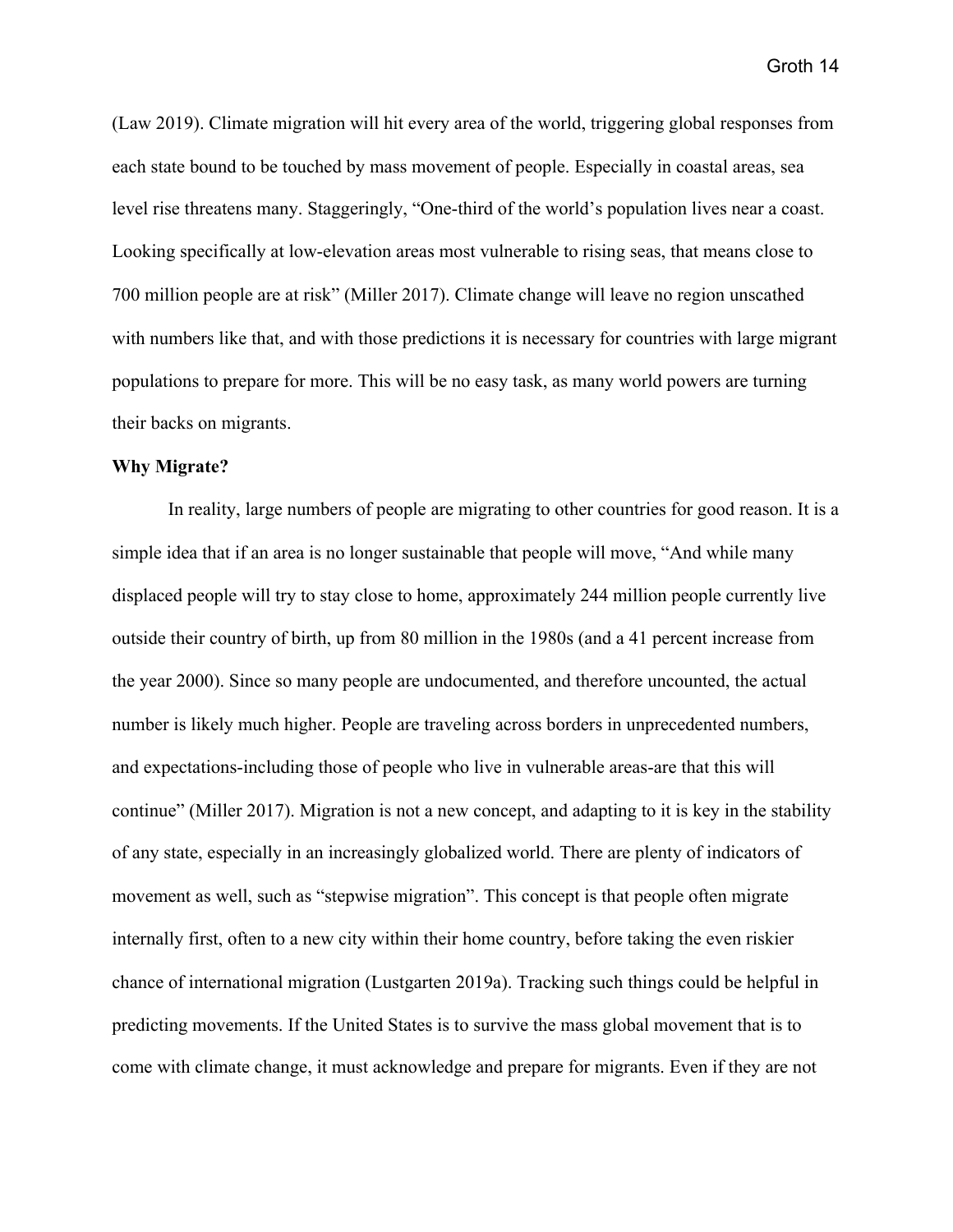necessarily "climate migrants", climate change will drastically make previous push factors worse. "Catastrophic convergence", or the idea that the economic, political, and ecological push factors of migration are not separate; rather, they compound each other to create increasingly untenable situations, is an important idea (Miller 2017). So, when environmental pressures worsen, as do many other stressors. The total number of people pressured to migrate by environmental change goes up significantly when the idea of catastrophic convergence is introduced, and the idea gets much more serious.

Climate migration in the United States, however, would look significantly different than climate migration in Latin America, generally speaking. In the United States, "Agriculture, for example, represents only 3% of the United States economy, thus by economic reasoning the total loss of our agriculture would amount to a modest recession" (McIntosh, Keech, and Tainter 2000). Whereas climate migrants from Latin America would more likely be migrating to escape unsustainability and inability to continue with normal agriculture and thus normal economy, people in the United States would be likely to be moving due to natural disasters like fires or hurricanes.

## **Climate Attitudes in the United States Vs. Latin America**

That being said, it is important to note the cultural differences between the United States and Latin America in regards to climate change. As stated before, wealthier countries and wealthier people will have an easier ability to adapt and easily move, and will have different reasons for doing so as the economic damage will be significantly less in the United States. This is not to say that Americans do not see climate change as a large problem, as "Half of Americans now rank climate as a top political priority, up from roughly one-third in 2016, and three out of four now describe climate change as either "a crisis" or "a major problem""(Lustgarten 2019b).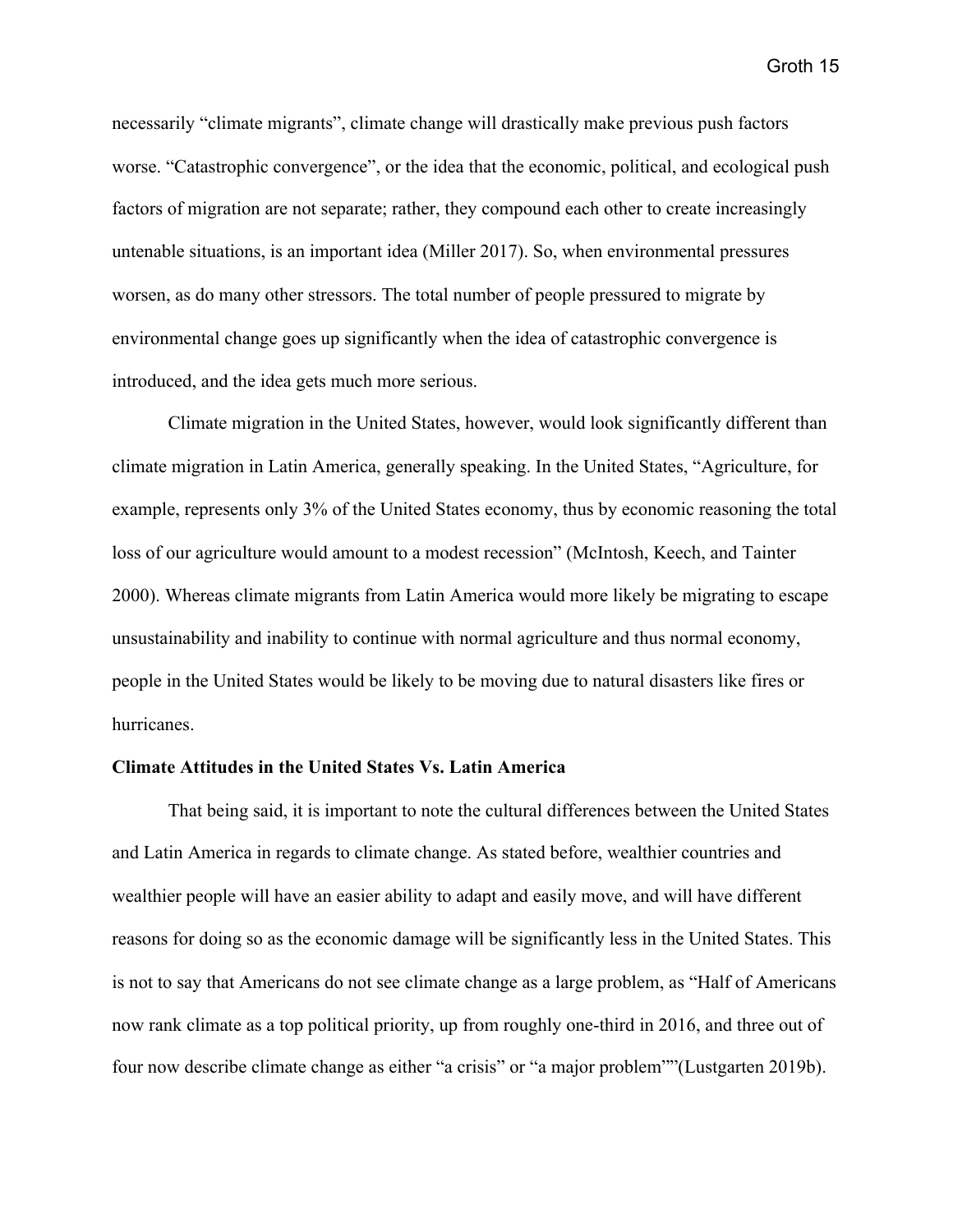Climate is a slightly controversial topic, however, with a large chunk saying it is very important but a smaller one also denying climate change even exists. In the United States, "The number of Americans who deny the science behind climate change and oppose action is relatively small, but their beliefs are relatively hardened in that they are resistant to unlearning their misconceptions on the subject" (Mast 2019). Climate change's hit-or-miss nature in the United States may be because the threat of climate change remains a far idea from the average American, as the United States has a diverse and mild climate as compared to much of Latin America. This can cause trouble to climate migrants, because if certain Americans do not see climate change as a legitimate threat they will likely not support the idea of a "climate migrant."

Not only is public opinion about climate change heavily mixed, border security is a lucrative aspect of the American economy. The future does not look to change for the better, because "According to economic reports, the national security industry will mushroom into a \$546 billion market by 2022." In just two short years, national security will grow into a sprawling enterprise, preparing to meet the predicted rise in migration. Anti-immigrant sentiment is a dangerous movement sweeping many state governments, seeing rises paired with nationalist sentiments in the United States and Europe. According to the research report *Climate Migration Security: Making the Most of a Contested Relationship*, rises in nationalism means the security implications of migration are seen in the recent break up of politics with a rise of nationalist sentiment after fears of a loss of culture, prompting the EU and many national governments to place migration at the top of the political agenda, prompting things like Brexit (Van Schaik and Bakker 2017). There is a similar movement in the United States, with nationalism rising with the unprecedented era of Donald Trump and his new wave of his own brand of conservatism, riddled with xenophobic, American exceptionalist views.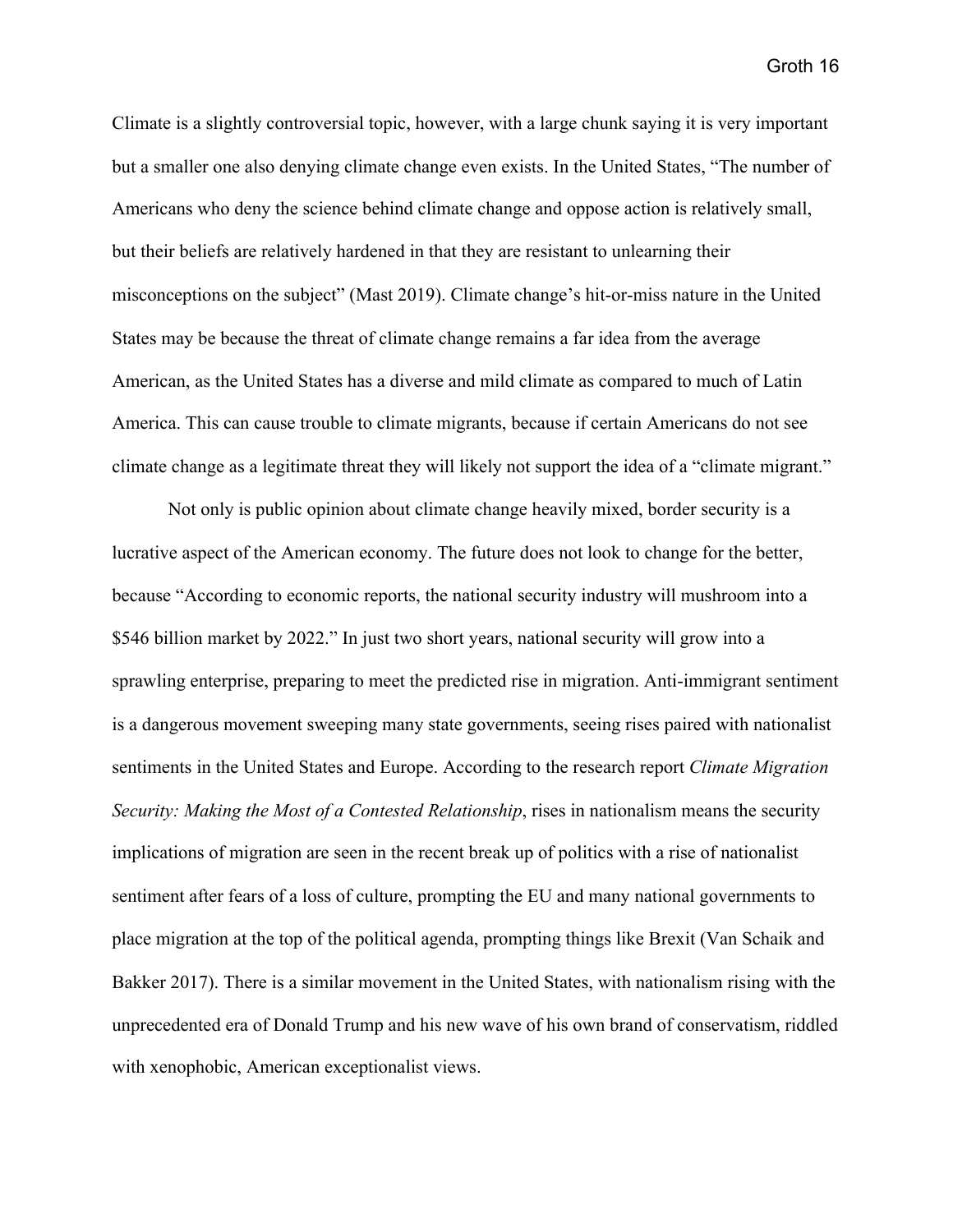## **Donald Trump and American Nationalism**

In the United States, the rise of Donald Trump has signified the rise in anti-immigrant sentiment, racism, and climate change denial. Not one to care much for anybody not American, "One element of Trump's populist politics has been an intense nationalism, symbolized by his motto "America First" and manifest in his condemnation of trade treaties and international governmental organizations, such as the United Nations and NATO, as infringements on national sovereignty" (Mast 2019). "America First" has been solidified in Trump's push for an extensive border wall as well as prosecution of illegal immigrants, with both being big pushing points in his campaign. These ideas can be dangerous when paired with incoming groups of climate migrants, and the United States has already seen an example of how their President handles large groups of migrants during the Latin American migrant caravans, when he denied asylum to people that walked thousands of miles to arrive in the United States, as well as telling the American public that the caravans were full of "gang members" and "bad people"(Migrant Caravan: What Is It and Why Does It Matter? 2018). He is not only saying things to provoke American citizens, but following through with other threats. Under Donald Trump's administration, "there is more spending on border reinforcement than ever before in the history of humankind" (Miller 2017). That number is only bound to go up if attitudes towards migration does not change. The path the United States is currently on looks grim, as the Department of Homeland Security becomes more and more powerful by the day, gradually growing into a massive entity with "240,000 employees and \$61 billion annual budget" (Miller 2017). With the militarization of the border becoming a stand alone industry, it will be harder to dismantle without significant change. Unfortunately, that will require widespread awareness and education about climate migration, as well as emphasis on empathy and global citizenship, because as of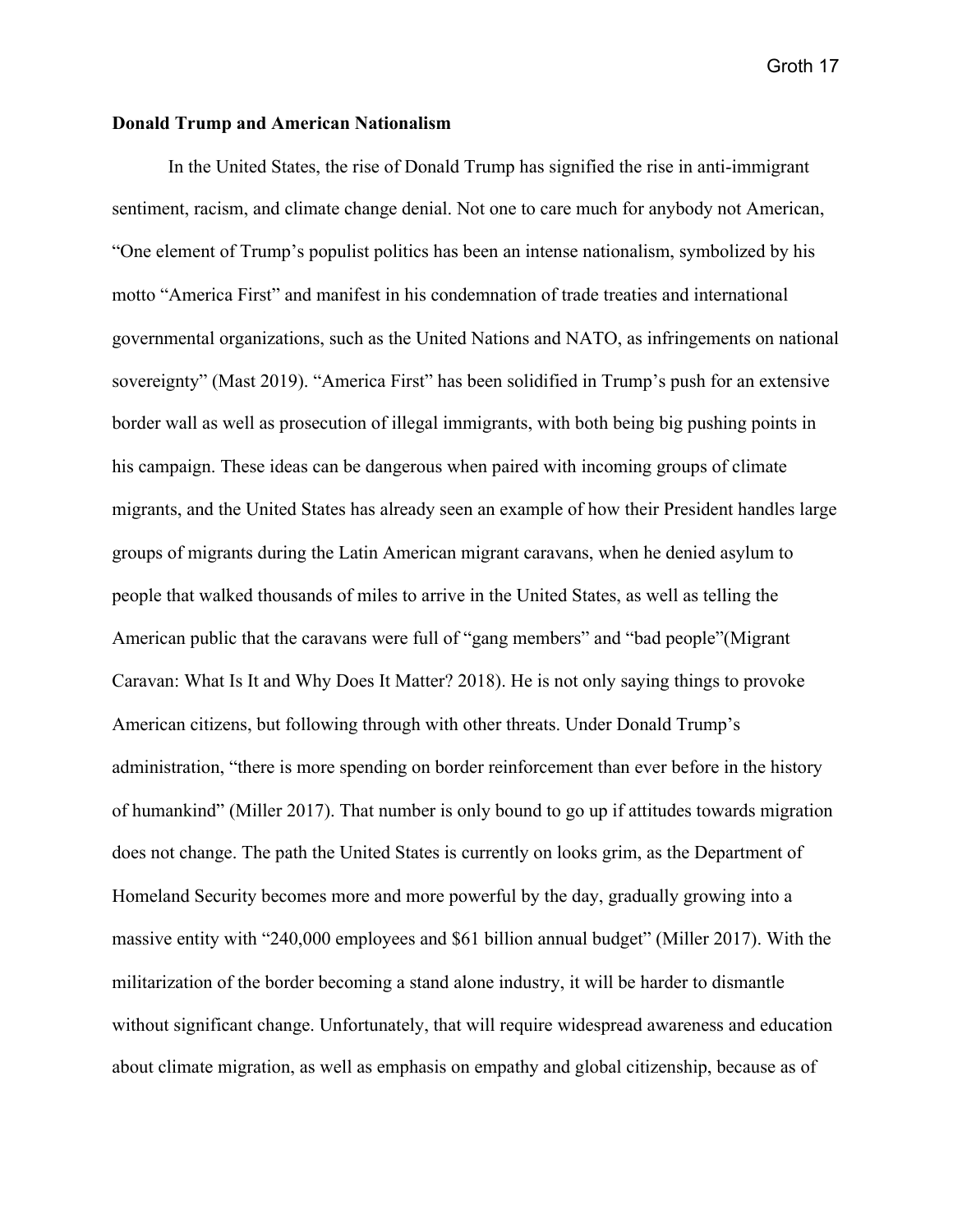2018 "The United States refused to join 164 other countries in signing a global migration treaty ...the first such agreement to recognize climate as a cause of future displacement" (Lustgarten 2019a). If the American government does not formally recognize climate as a valid push factor for migration, it makes it difficult to discern how it will handle the predicted clash between migrants escaping unlivable conditions and the supposed illegitimacy of their struggle.

### **What Now? Is Hope Lost?**

However, there are plenty of good things to consider when thinking about migration into the United States. The United States was built brick by brick from migrants, and it will continue to do so. A point to consider is "As the United States and other parts of the global North face a demographic decline, for instance, an injection of new people into an aging work force could be to everyone's benefit"(Lustgarten 2019a). Influxes of people ready to work is valuable to a system built off of production, and the United States produces a wide variety of things and services, and its capitalistic nature encourages business growth. Migrants will keep the United States growing and they will continue to add to the great melting pot the United States claims to be.

### **What Does the United States Do Next?**

Before the groups of migrants from Central and South America make their way up North, possibly to the United States, steps must be taken to alleviate some of the pain of moving one's life by addressing some changes that need to be made. In the past, "Societies, organisations and individuals have adjusted their behaviour in response to past climatic changes, and many are now contemplating adapting to altered future climatic conditions. Much of this adaptation is reactive, in the sense that it is triggered by past or current events, but it is also anticipatory in the sense that it is based on some assessment of conditions in the future" (Adger, Arnell, and Tompkins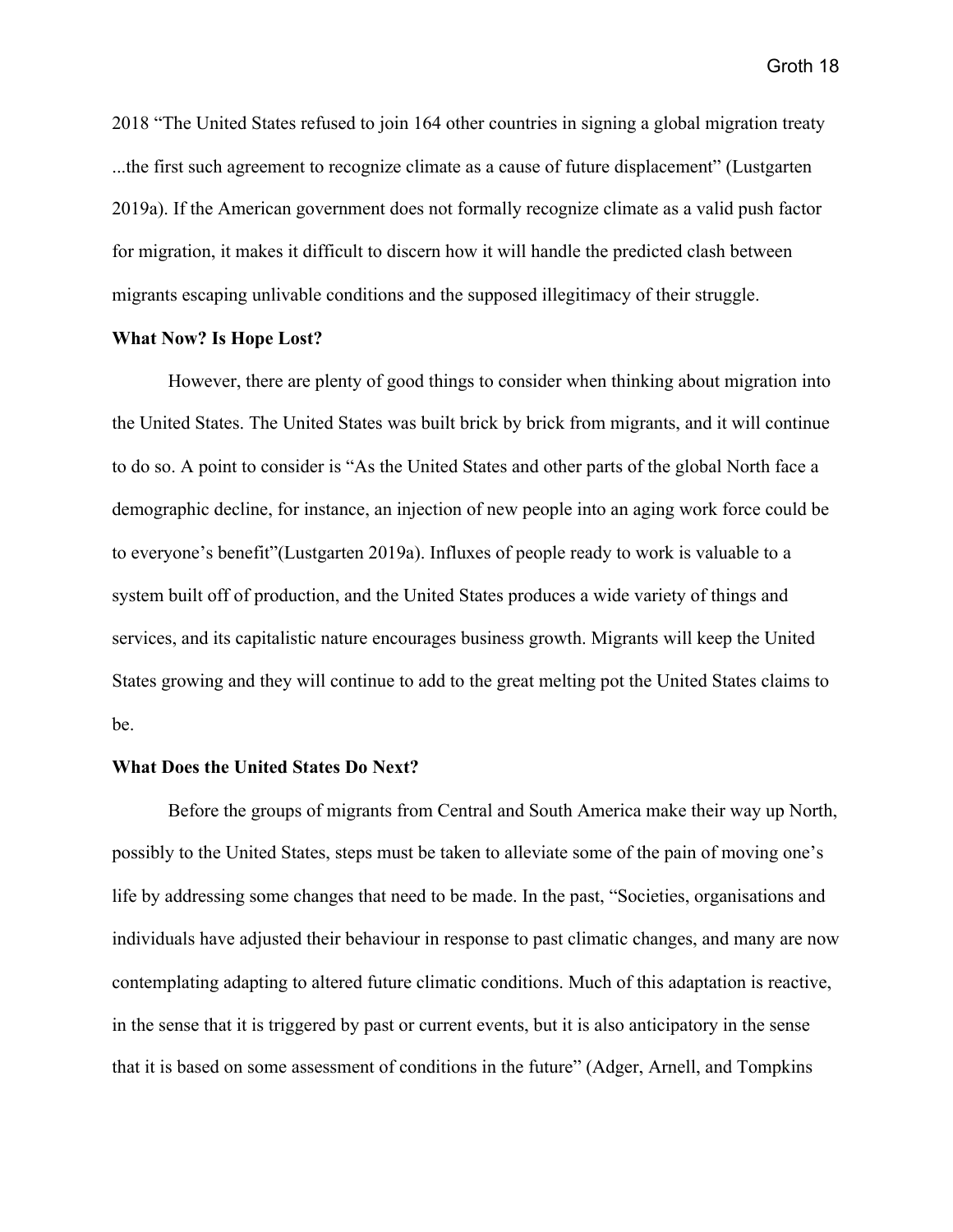2004). The United States has the research and the means to take adaptation seriously, and it is owed to the rest of the world to do so, as it stands as a beacon for migrants due to its world status and mild climate. The United States can be proactive instead of reactive, and make space for the future migrants before they arrive and can take steps to prevent the further degradation of the environment and Latin American homes. First and foremost, reducing the impact the United States has on climate change will help the people living in vulnerable areas adapt and thrive in their homes, thus eliminating the need to migrate. Second, lessons must be taken from abroad: the United Nations Human Rights Office of the High Commissioner released a document named the "Seven Key Elements", which highlight things a state can do to help migrants with their adjustment. It includes changes to business models to encourage inclusivity of migrants and positive migrant imaging, sociopolitical messages (including changing the narratives around migrants: they bring a larger workforce to an aging state and enrich communities, and focusing on the human aspects of migration instead of the security ones could emphasize the connections people make with migrants), fighting the narrative of "us vs them", emphasizing local participation in expressive work such as art, music, sports, or food, and ensuring the wellbeing of migrants with access to healthcare, spiritual assistance, and knowledge of legal rights.

Even small things such as language used when describing migration are addressed, and admittedly changes had to be made to this very presentation. For example, using words like "waves", "flows", "tides" or other water-related words to describe patterns of immigration is common phrasing used around the topic today, however it is dehumanizing, and close attention must be paid to verbage (Seven Key Elements). These are small things that the American government can watch over and encourage, that will likely go a long way. Reprimanding authority figures that use divisive language could be a great start, because change starts small.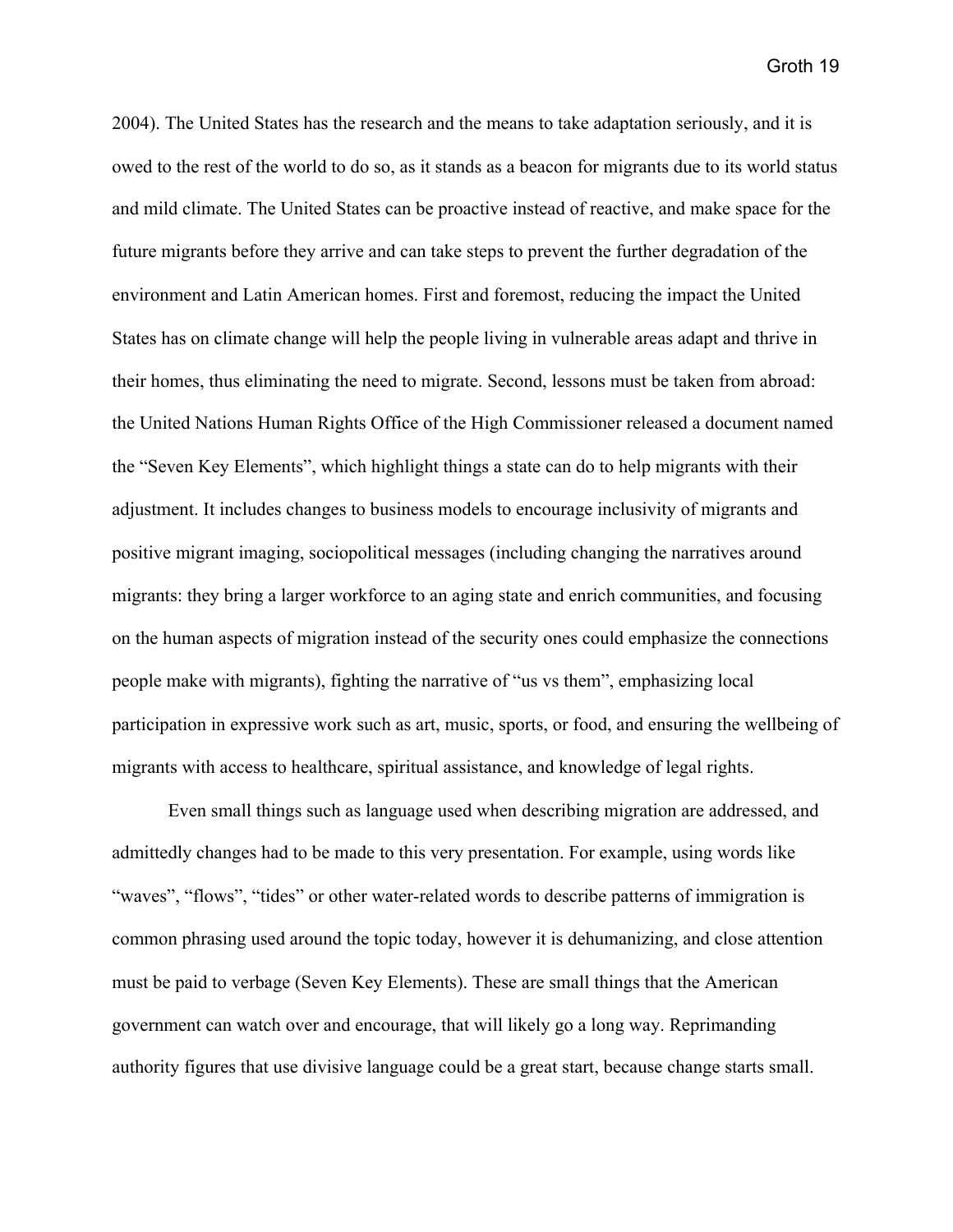Funding public education and arts centers also is a small thing to do, but by doing so these centers remain open and functional to help migrants feel comfortable and to give them a space to mingle and express themselves, as well as open more places to work.

In short, things to take from the Seven Key Elements that should be implemented in the United States to encourage migrant-friendly attitudes are allocating more resources to expanding public services, cracking down on hate speech and pushing inclusivity in schools, giving monetary incentive to businesses whose models encourage migrant-friendly behavior (this is vague on purpose, because leaving it open allows businesses to be creative and innovative on how to prove inclusivity), and funding state-run informational centers specifically for informing migrants of their basic legal rights and providing information on local jobs and how to enroll in health plans.

Also, the 3S Initiative, a plan for security, stability, and sustainability, was endorsed at the 1st African Action Summit. According to the U.N. Convention to Combat Desertification, African countries who join this mission are "set to receive help to create green jobs and to promote investment opportunities by migrants themselves. The 3S initiative is also expected to promote programs at country-level to adopt drought early warning systems; strengthen land tenure; identify hotspots of land degradation, population movement and migration; track new pastoralist routes to prevent the emergence of tensions over natural resources and to integrate natural resource management into national security strategies and migration policy" (Van Schaik and Bakker 2017). Taking inspiration from these ideas can do much to help vulnerable areas, and support to implement these ideas in Central and South America can prevent ecosystem degradation and make those areas sustainable, taking away some of the need to migrate in the first place. Providing monetary support to Latin America to implement such policies would be a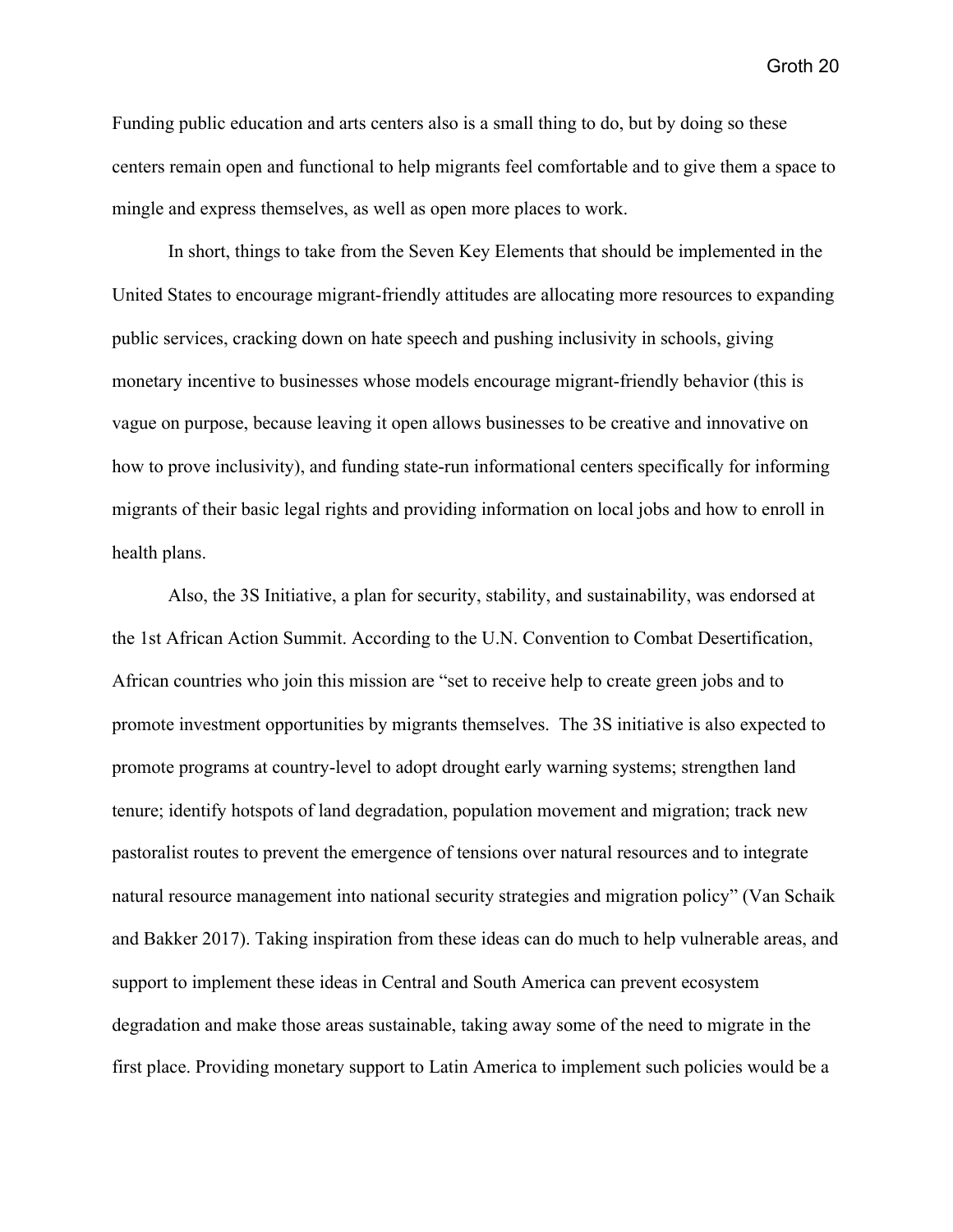good move by the United States, as well as cooperating with governments and intergovernmental organizations, like the United Nations, to properly oversee and implement them. It is important to recognize that these countries and its people are entirely capable of taking care of themselves and they are in no means damsels in distress, however it is a global responsibility to help adapt wherever possible, especially when dealing with displaced people. Since the United States will be dealing with lots of vulnerable people, it is important to bear in mind that "Human rights-based approaches are key for addressing climate migration: states of origin bear the primary responsibility for their citizens' protection even if indeed their countries have not been the main contributors to global warming; they should therefore apply human rights-based approaches for their citizens moving because of environmental or climatic drivers"(Ionesco 2019). That being said, the United States must hold accountable the governments of its Latin American neighbors to treat its people to the best of their ability, particularly in the case of environmental upheaval. Human rights issues are bound to arise in the midst of continental change and movement, but it is the United States job to not only make sure that it is not the state causing these issues, but that it is also keeping a watchful eye on the rest of Latin America. Overall, it is important to build an attitude based on empathy and compassion rather than pity or charity.

For more concrete ideas of policy recommendations, it is important to look into migration theory to form ideas. Migration and its relation to a governmental body can, in theoretical terms, be split into three perspectives. The first relies on the role of the national state in a globalizing world. More specifically, this theory states that migration can be largely determined by citizenship customs in relation to the topic of migration. In the United States, migration has an extensive history and until recently, America has loved its migrants. That world image of the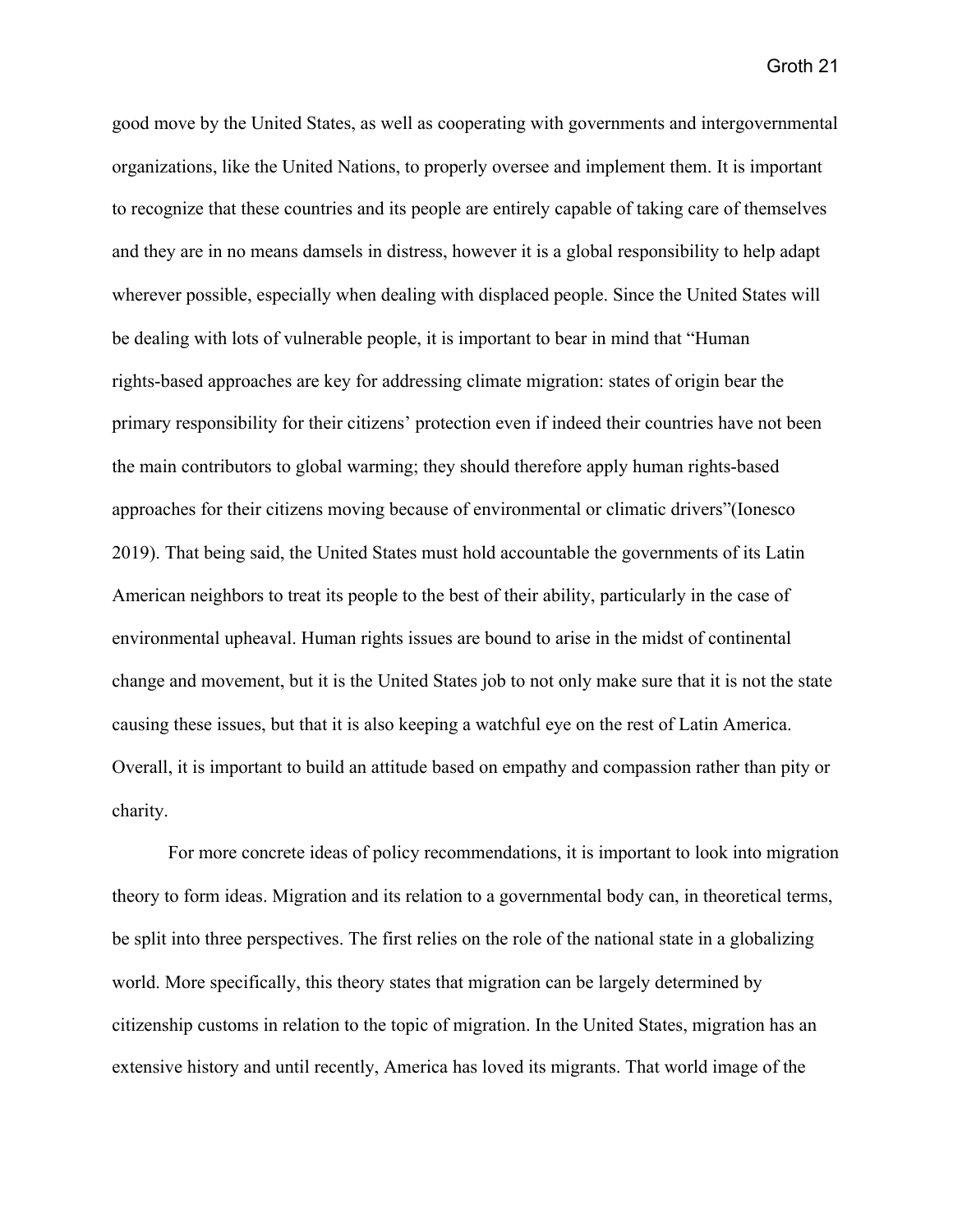"land of opportunity" still stands, and still attracts plenty of migrants. The second relies more on the determinants of policy change, or the role of internal economic or political changes in changing views of migration. If an economy is doing well, a country may be more receptive to accepting migrants. If there is political animosity towards a specific ethnic group in a country, they will be more closed off towards migrants. As mentioned before, the Donald Trump administration is regularly regarded as anti-migrant, even racist. Unfortunately, this theory proves to be true, as within Trump's presidency he has cracked down on migration and has scaled up deportations. The third theory focuses on the role of collective interests in migration policy, but political parties individually have little to do with this theory. Party ideologies have little effect, however this theory points to something called a "hidden consensus" between parties that dictate how a country acts towards migration. This theory also stresses the importance of judiciary courts and their attitudes towards migrants, for example anti-discriminatory rulings (Giugni and Passy, 2006). In the United States, judicial courts have historically dealt with so many discrimination cases that there are multiple different tests for addressing each case, so the courts are well versed in the matter. All together, these theories all still point to the United States having a complicated and long history with migration, and point to it continuing on with or without the support of the White House administration.

To encourage that the United States can take on millions more people and still remain relatively environmentally safe, early adaptation must be pushed by the government. It "can be motivated by many factors, including the protection of economic well-being or improvement of safety...It can be undertaken by an individual for their own benefit or it can be made up of actions by governments and public bodies to protect their citizens" (Adger, Arnell, and Tompkins 2004). Ways to implement these ideas are to give government incentives for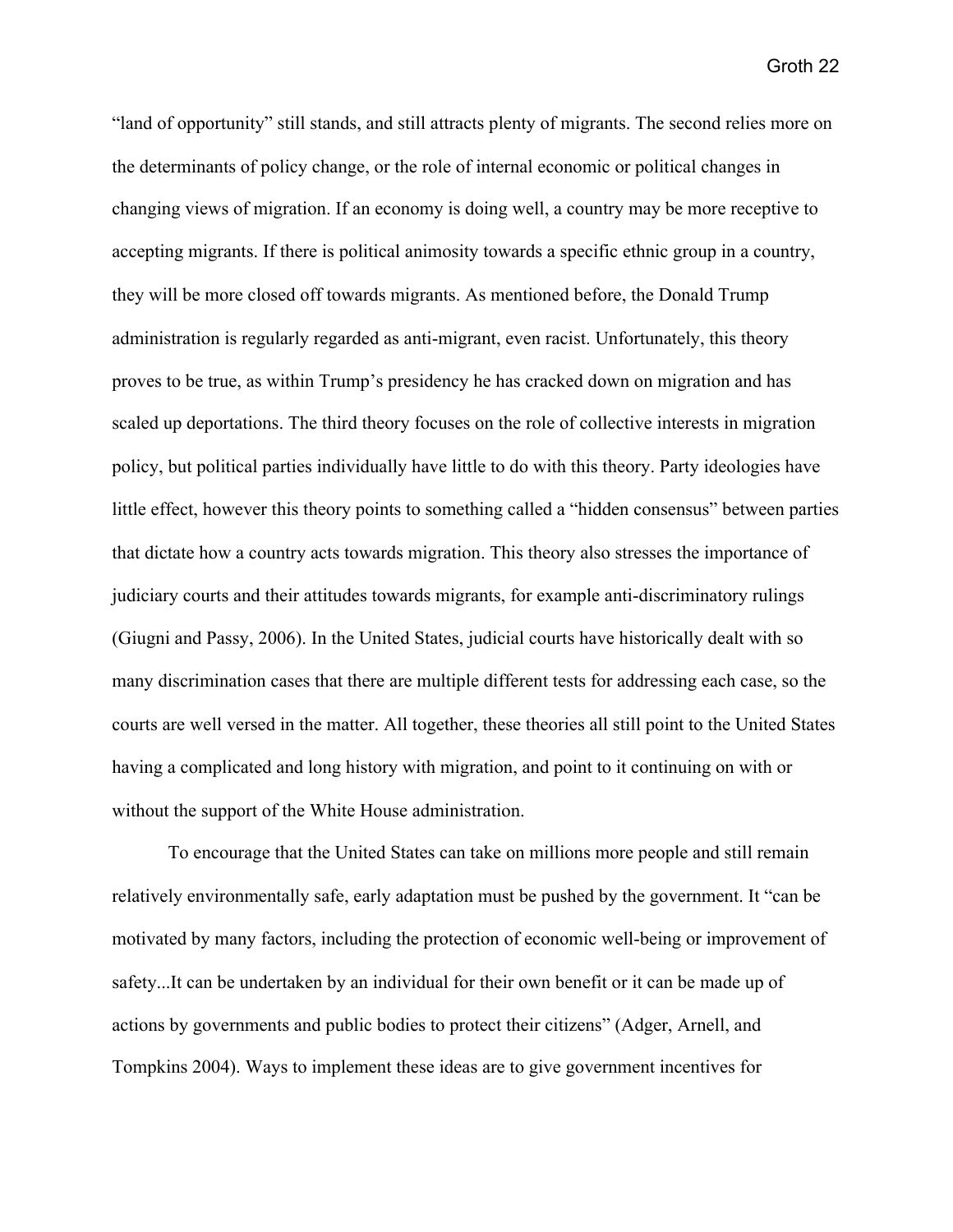businesses to produce environmentally friendly products and to stop trying to revitalize or keep alive fossil fuel industries. President Trump ran on that very thing, "In fact, he made numerous promises on the campaign trail that horrified climate scientists, including one to cut environmental regulations and to revitalize the coal industry, a position widely panned by economists and other experts in energy and natural resources" (Mast 2019). This is absolutely not the right path the United States should go down, as it only worsens the problem of climate change and subsequently worsens the problem of climate migration. More concrete ideas to follow would be CARE's Five Key Demands for Climate Justice, which are as follows: "1. Governments must take concrete steps to put the 1.5°C limit into practice and shift to 100% pro-poor renewable energies in an equitable manner. 2. Governments must scale-up support for gender-equitable, pro-poor adaptation to climate change impacts in developing countries to build resilience. 3. Governments need to address the growing loss and damage from climate change impacts and scale-up finance for loss and damage. 4. Countries must promote sustainable, productive, equitable and resilient agriculture through domestic action and international cooperation on sustainable agriculture and food and nutrition security. 5. Governments need to promote and respect gender equality and human rights in all climate action" (Schramek and Harmeling). These rules are simple and straightforward, and it should be easy enough for the United States to implement most of those rules. The government needs to fund green energy harder and wean itself off of the temptation of fossil fuel industries, continue to actively support women in STEM and green fields and support gender equity in its foreign policy, continue to research and prepare for unavoidable losses and damages caused by climate change, and inform the nation's farmers of which crops are good for which area and how that may change in the coming decades and continue to incentivize them to plant the right things.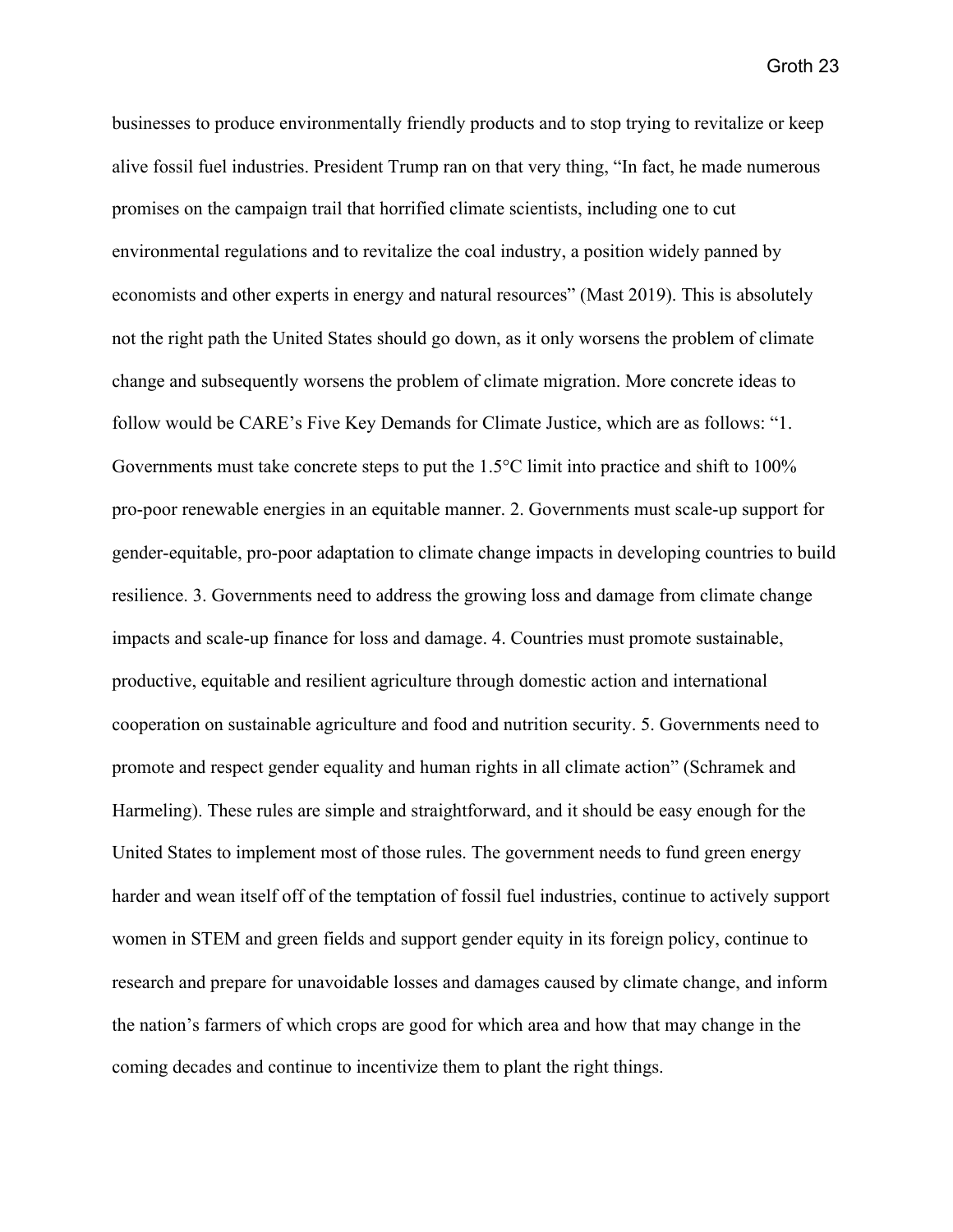Lastly, it is crucial that the United States holds on to a humanitarian standard. As has become apparent at the U.S.-Mexico border during the last four years, "it is increasingly clear that a lack of human rights-based migration governance at the global, regional and national levels is leading to the routine violation of migrants' rights in transit, at international borders, and in the countries they migrate to" (UN Human Rights Office of High Commissioner). The United States needs to redeem itself and reclaim its humanity. It has a chance to once again show the world its leadership, and lead an increasingly mobile world in the right moral direction. An intergovernmental, impartial organization must be created to oversee climate migration around the world, because "Migrants in an irregular situation tend to be disproportionately vulnerable to discrimination, exploitation and marginalization, often living and working in the shadows, afraid to complain, and denied their human rights and fundamental freedoms" (UN Human Rights Office of High Commissioner). It is no secret that in the United States undocumented migrants often have their labor exploited, and in order to truly handle this migration event correctly that must end. Implementing an organization to regularly check that migrants are not being exploited in any way will ensure that nothing gets swept under the rug.

## **Conclusion**

Climate change remains as one of humanity's biggest challenges. It threatens to wipe out all that mankind knows as normal as of the year 2020, and unless drastic action is taken by every major country, the best man can do is prepare to change along with the world. The United States, a significant world power, can expect to receive millions of migrants while at the same time dealing with its own climate issues. However, the United States has within it the power to become, as John Winthrop once put it, "as a city upon a hill, the eyes of all people are upon us". The United States has the economic power and wealth, technology, and will to prepare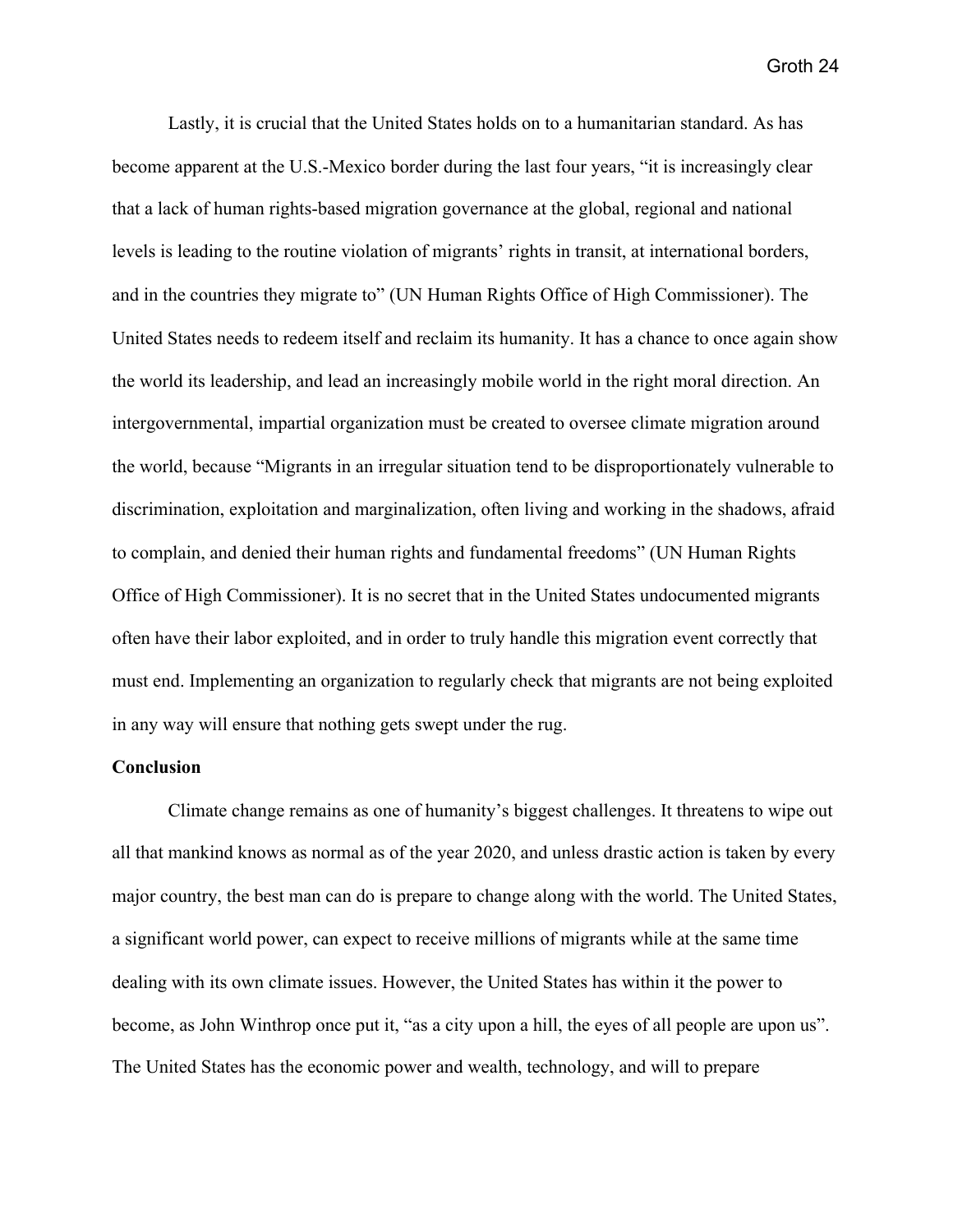appropriately for both climate change and climate migration from its Latin American neighbors, and should it choose to take the wheel of green leadership, it may foster a smooth transition for millions of people amongst a new and chaotic world, but only should it make the conscious choice to do so.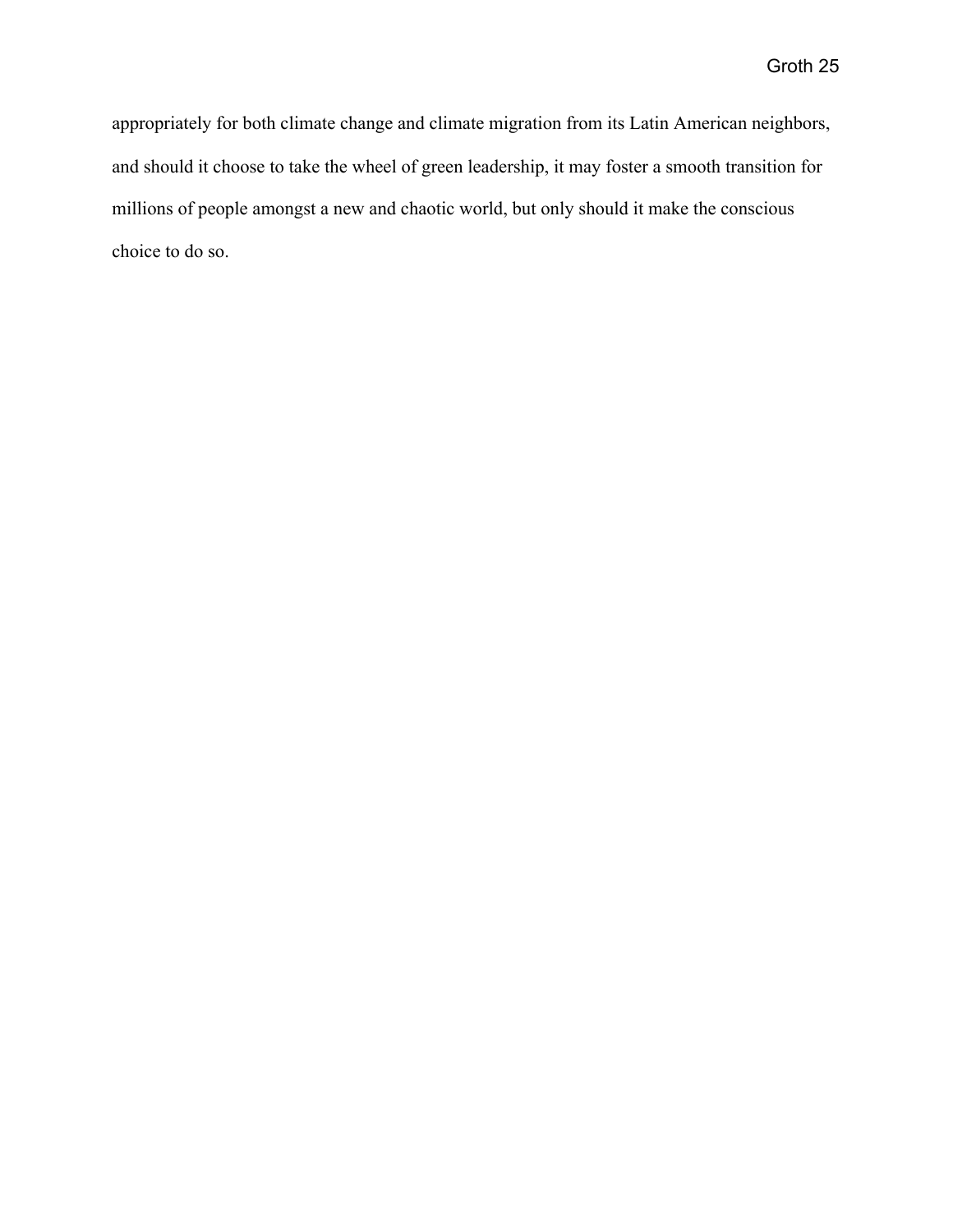## Works Cited

Adger, Neil, Nigel Arnell, and Emma Tompkins. 2004. www.sciencedirect.com *Www.sciencedirect.com*. http://www.adbarno.it/rep/biblio/Adgeretal2005GEC.pdf (March 30, 2020).

Backlund, Peter, Anthony C. Janetos, and David Steven. Schimel. *The Effects of Climate Change on Agriculture, Land Resources, Water Resources, and Biodiversity in the United States*. New York, NY: Nova Science Publishers, 2009.

"Climate Change Evidence: How Do We Know?" NASA. NASA, October 6, 2020. [https://climate.nasa.gov/evidence/.](https://climate.nasa.gov/evidence/)

Dryzek, John S. *The Politics of the Earth: Environmental Discourses*. Oxford: Oxford University Press, 1997.

Emanuel, Kerry. *What We Know About Climate Change*. Vol. 2nd ed. Boston Review Books. Cambridge, MA: The MIT Press, 2012.

[http://search.ebscohost.com.carthage.idm.oclc.org/login.aspx?direct=true&AuthType=cookie,ip,](http://search.ebscohost.com.carthage.idm.oclc.org/login.aspx?direct=true&AuthType=cookie,ip,cpid&custid=s8487309&db=nlebk&AN=502782&site=ehost-live&scope=site) [cpid&custid=s8487309&db=nlebk&AN=502782&site=ehost-live&scope=site](http://search.ebscohost.com.carthage.idm.oclc.org/login.aspx?direct=true&AuthType=cookie,ip,cpid&custid=s8487309&db=nlebk&AN=502782&site=ehost-live&scope=site).

Giugni, Marco, and Florence Passy. *Dialogues on Migration Policy*. Lanham (Md.), MD: Lexington Books, 2006.

Guy Edwards, and J. Timmons Roberts. *A Fragmented Continent : Latin America and the Global Politics of Climate Change*. Politics, Science, and the Environment. Cambridge, Massachusetts: The MIT Press, 2015.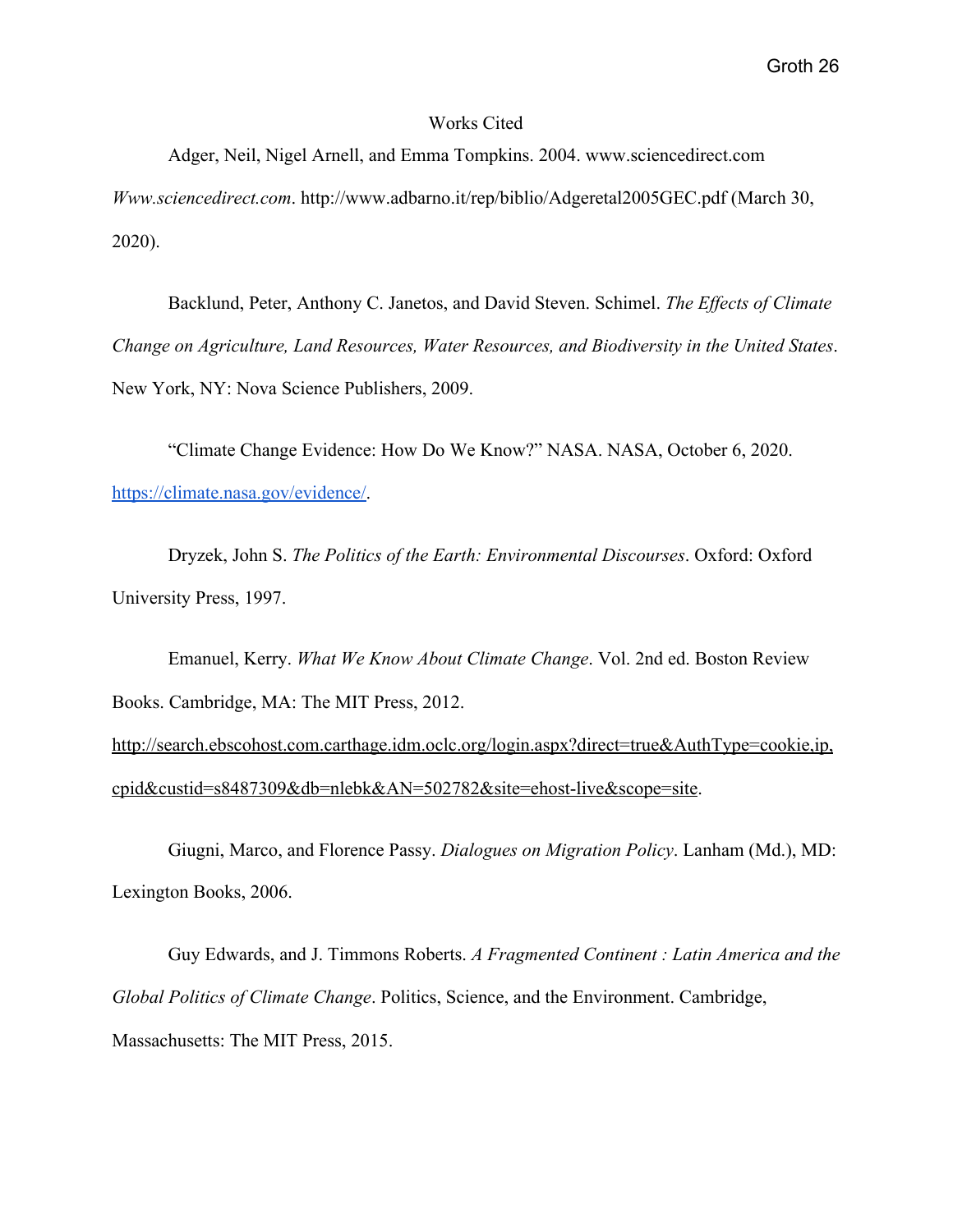[http://search.ebscohost.com.carthage.idm.oclc.org/login.aspx?direct=true&AuthType=cookie,ip,](http://search.ebscohost.com.carthage.idm.oclc.org/login.aspx?direct=true&AuthType=cookie,ip,cpid&custid=s8487309&db=nlebk&AN=1107070&site=ehost-live&scope=site) [cpid&custid=s8487309&db=nlebk&AN=1107070&site=ehost-live&scope=site](http://search.ebscohost.com.carthage.idm.oclc.org/login.aspx?direct=true&AuthType=cookie,ip,cpid&custid=s8487309&db=nlebk&AN=1107070&site=ehost-live&scope=site).

Ionesco, Dina. "Let's Talk About Climate Migrants, Not Climate Refugees – United Nations Sustainable Development." United Nations. United Nations, June 6, 2019.

Kronik, Jakob, and Verner, Dorte. 2010. *Indigenous Peoples and Climate Change in Latin America and the Caribbean.* Herndon: World Bank Publications. Accessed November 11, 2020. ProQuest Ebook Central.

Law, Tara. 2019. "These Six Places Will Face Extreme Climate Change Threats." *Time*. https://time.com/5687470/cities-countries-most-affected-by-climate-change (April 2, 2020).

Lustgarten, Abrahm. "The Great Climate Migration Has Begun." The New York Times. The New York Times, July 23, 2020a.

https://www.nytimes.com/interactive/2020/07/23/magazine/climate-migration.html.

Lustgarten, Abrahm. "How Climate Migration Will Reshape America." The New York Times. The New York Times, September 15, 2020b.

[https://www.nytimes.com/interactive/2020/09/15/magazine/climate-crisis-migration-america.htm](https://www.nytimes.com/interactive/2020/09/15/magazine/climate-crisis-migration-america.html?auth=login-google) [l?auth=login-google.](https://www.nytimes.com/interactive/2020/09/15/magazine/climate-crisis-migration-america.html?auth=login-google)

Mast, Jerald C. *Climate Change Politics and Policies in America: Historical and Modern Documents in Context*. Santa Barbara, CA: ABC-CLIO, An Imprint of ABC-CLIO, LLC, 2019.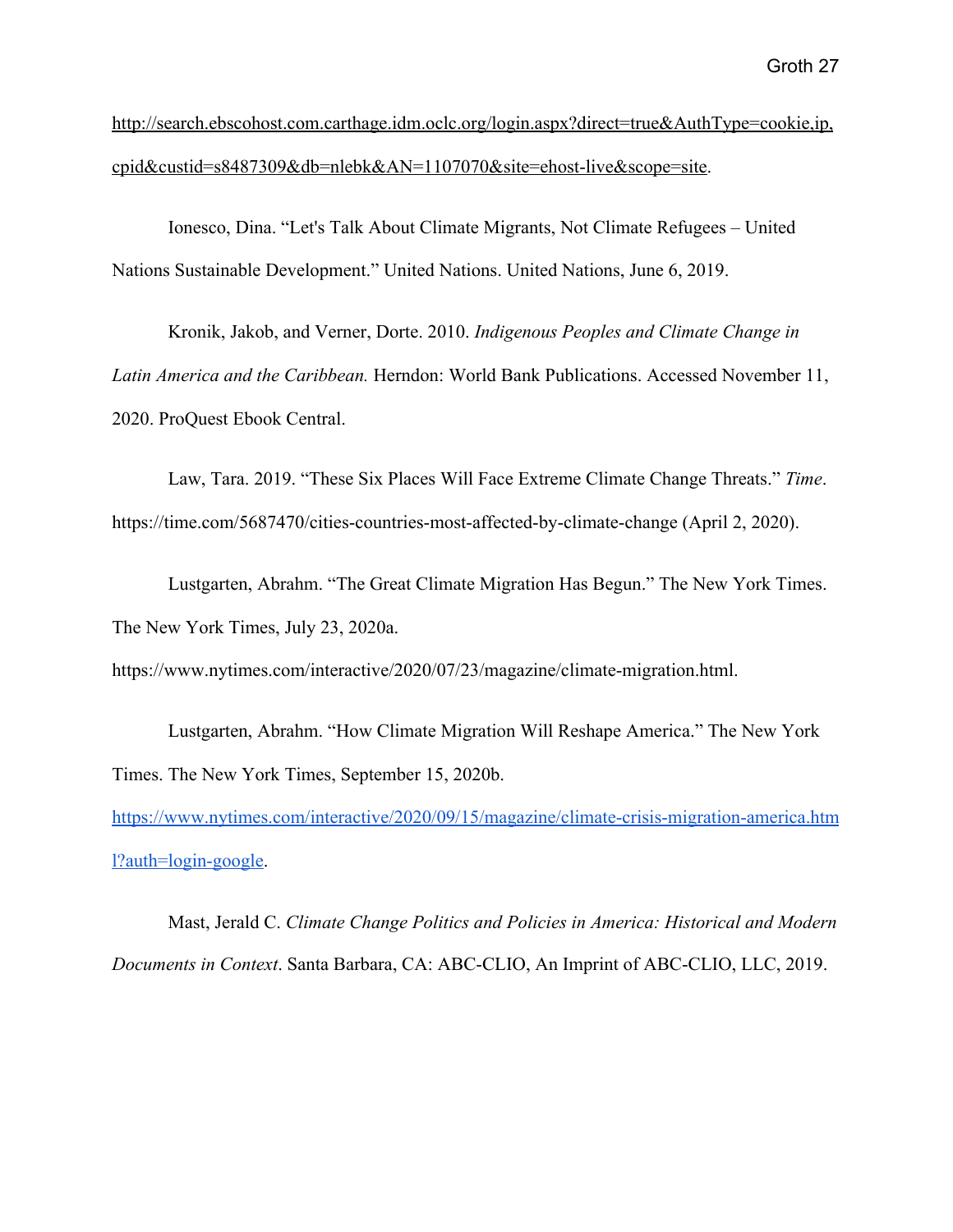McIntosh, Roderick J., Susan Keech. McIntosh, and Joseph A. Tainter. *The Way the Wind Blows: Climate Change, History, and Human Action*. New York, NY: Columbia University Press, 2000.

"Migrant Caravan: What Is It and Why Does It Matter?" BBC News. BBC, November 26, 2018. https://www.bbc.com/news/world-latin-america-45951782.

Miller, Todd. *Storming the Wall: Climate Change, Migration, and Homeland Security*. San Francisco, CA: City Lights Books, 2017.

"Overview: Weather, Global Warming and Climate Change." NASA. NASA, August 28, 2019. https://climate.nasa.gov/resources/global-warming-vs-climate-change/.

Richardson, Katherine. *Climate Change: Global Risks, Challenges and Decisions*. Cambridge, MA: Cambridge University Press, 2014.

Schramek, Camilla, and Sven Harmeling. "G20-REPORT.pdf." Geneva, Switzerland: CARE International, n.d.

*Seven Key Elements*. *Ohchr.org*. United Nations Human Rights Office of the High Commissioner. Accessed November 12, 2020.

https://www.ohchr.org/Documents/Issues/Migration/SevenKeyElements.pdf.

UN Human Rights Office of High Commissioner. "Migration and Human Rights." OHCHR. Accessed September 29, 2020.

https://www.ohchr.org/EN/Issues/Migration/Pages/MigrationAndHumanRightsIndex.aspx.